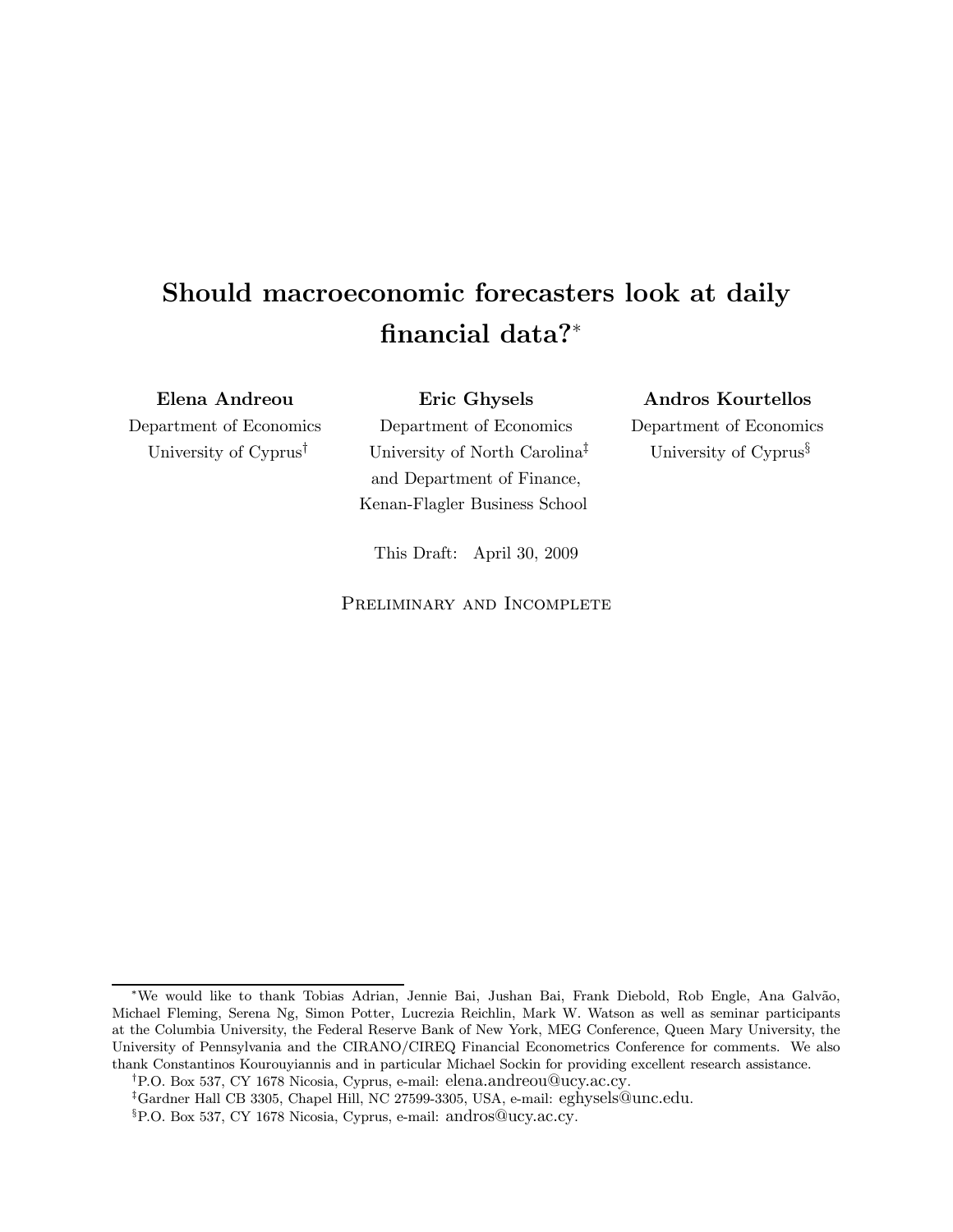## 1 Introduction

Improving forecasts of macroeconomic indicators such as inflation and economic activity is of focal interest to academics and policy makers, especially in periods of economic turmoil. For instance, the recent economic crisis that started in 2007 has created new challenges to forecasters as they are faced with an empirical failure of their traditional forecasting models and the task to timely revise their forecasts. Faced with these challenges we investigate whether information in the daily financial data can help us better predict quarterly macroeconomic indicators.

While economic theory suggests that financial asset prices have a forward looking behavior and can, therefore, be considered as good predictors for economic conditions, the empirical evidence is mixed and not robust (for example see Stock and Watson (1989, 2002) and Forni, Hallin, Lippi, and Reichlin (2000, 2003)). One issue is that the existing literature ignores that the data involve mixed frequencies: while economic activity and many other macroeconomic variables are typically sampled monthly or quarterly, many financial time series are generally available at a higher frequency (e.g. daily or intradaily). The standard practice in the literature temporally aggregates the financial predictors to the same, low frequency as the dependent macroeconomic variable by computing simple averages. As a result the aggregated processes entail less information, and such a reduction may result in less predictability. This is consistent with the results in Andreou, Ghysels, and Kourtellos (2009) who suggest that the traditional forecasting models, which ignore the different sampling frequencies and simply aggregate the data using equal/flat weights yield inefficient and in some cases inconsistent estimators.

In this paper we employ regression models that involve data sampled at different frequencies, the so called Mi(xed) Da(ta) S(ampling), or MIDAS, regression models. MIDAS was introduced in both forecasting and regression context in a number of recent papers, including including Ghysels, Santa-Clara, and Valkanov (2006), Ghysels, Sinko, and Valkanov (2006), Ghysels and Wright (2007), and Andreou, Ghysels, and Kourtellos (2009), Ghysels and Valkanov (2009), among others. Recent work shows one can improve quarterly macroeconomic forecasts with monthly data using MIDAS regressions; see Clements and Galvao (2008, 2009), Galvao (2006), Marcellino, Schumacher, and Salasco (2008), Ghysels and Valkanov (2009), among others. Moreover, Ghysels and Wright (2007) use daily stock returns and changes in measures of the level and/or slope of the yield curve to predict professional macroeconomic forecasters. Similarly, Hamilton (2008) shows how daily federal funds futures can influence economic activity. The current paper is a substantial effort to show that daily financial data can improve macroeconomic forecasting. There are, however, several new issues that emerge when we try to address the forecasting of macroeconomic series using daily financial data.

In this paper we wish to accomplish three things. First, we forecast key US quarterly indicators of inflation rate and economic growth using a new dataset observed at the mixed frequencies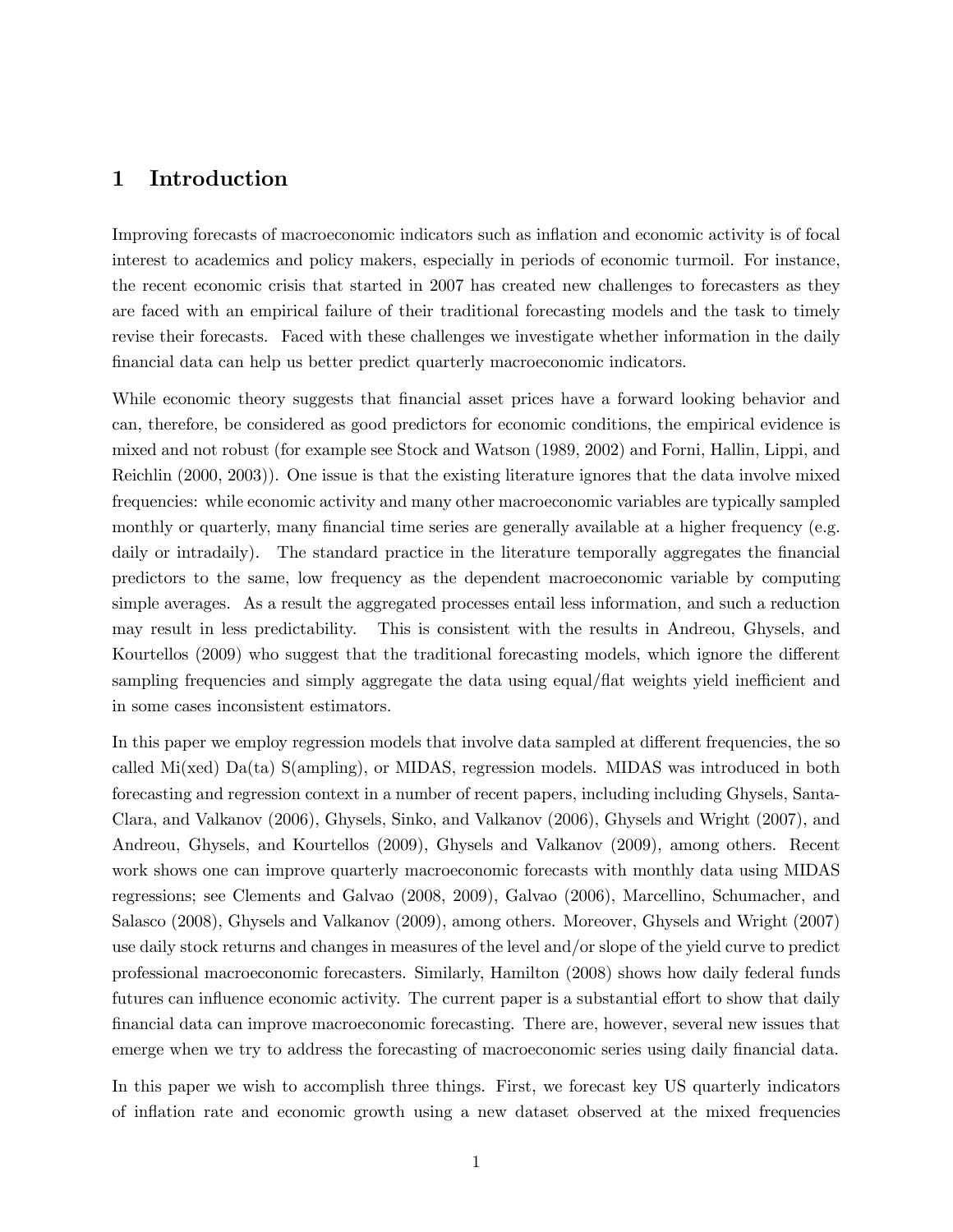of daily, monthly, and quarterly. Particularly, this dataset updates and extends the Stock and Watson (2008) dataset with daily financial indicators. In doing so we extend the Mi(xed)  $Da(ta)$ S(ampling) (MIDAS) regression models to cover new specifications that generalize the simple linear regression, the dynamic linear regression, and the factor models, when one allows for mixed data sampling. Following a large body of recent papers on factor models (e.g. Bai and Ng (2002), Forni, Hallin, Lippi, and Reichlin (2000, 2003, 2005), Stock and Watson (1989, 2002, 2008)), we construct quarterly factors and investigate the improvements in the forecasting ability of the models for two samples. The first sample covers the period 1986-2008 and considers whether 18 of the daily financial series, which are included in the factors at quarterly frequency help to improve the quarterly forecasts of three macroeconomic indicators when they are added to the forecasting model one at a time. The second sample extends the set of financial indicators to 41 financial indicators but it is restricted to the shorter sample of 1999-2008 due to data availability. Second, we examine how we can update our MIDAS models using the real-time data availability especially of daily financial variables which are observed with no measurement error. An important advantage of MIDAS is that it can provide new forecasts as daily data become available while mixing lower frequency data such as factors. For example, suppose we are at the end of September 2008 - with daily data up until the end of September 2008 (and factors kept fixed until 2008Q3). Using MIDAS regression models with leads and lags we can let the daily data absorb all revisions and examine how events like the Lehman bankruptcy affected our forecasts in the subsequent months. Third, we construct two categories of factors: the first is based on quarterly macro factors (using monthly and quarterly macroeconomic data) and the second is based on daily financial factors using a larger cross section of 217 financial series. We estimate daily factors based on both financial returns and volatilities. Finally, we examine whether a MIDAS model, which involves daily financial and quarterly macro factors provides forecasting gains.

Our results provide some interesting findings for forecasting inflation and economic activity for the period 1986-2008. In the case of quarterly IP growth we find that simple univariate MIDAS models for forecasting horizons of one to two quarters ahead, on average outperform the RW as well as traditional Factor model by, 68% and 31%, as well as the simple AR by 69% and 24%, respectively. The maximum gains for forecasting IP growth during this period are obtained by Factor MIDAS models. Similar gains are obtained for the shorter sample period for these MIDAS models. For forecasting CPI inflation the univariate MIDAS model yields forecasting gains for one quarter ahead of about 85%, 53%, and 19% over the RW, AR and FAR, respectively. Interestingly, for longer forecasting horizons of 8 quarters ahead we find that the best MSFE given by the parsimonious univariate MIDAS model yields  $28\%$  forecasting gains over the RW and AR and around 50% gains over the traditional Factor models.

Furthermore, we find that on average daily financial predictors improve the forecasts of quarterly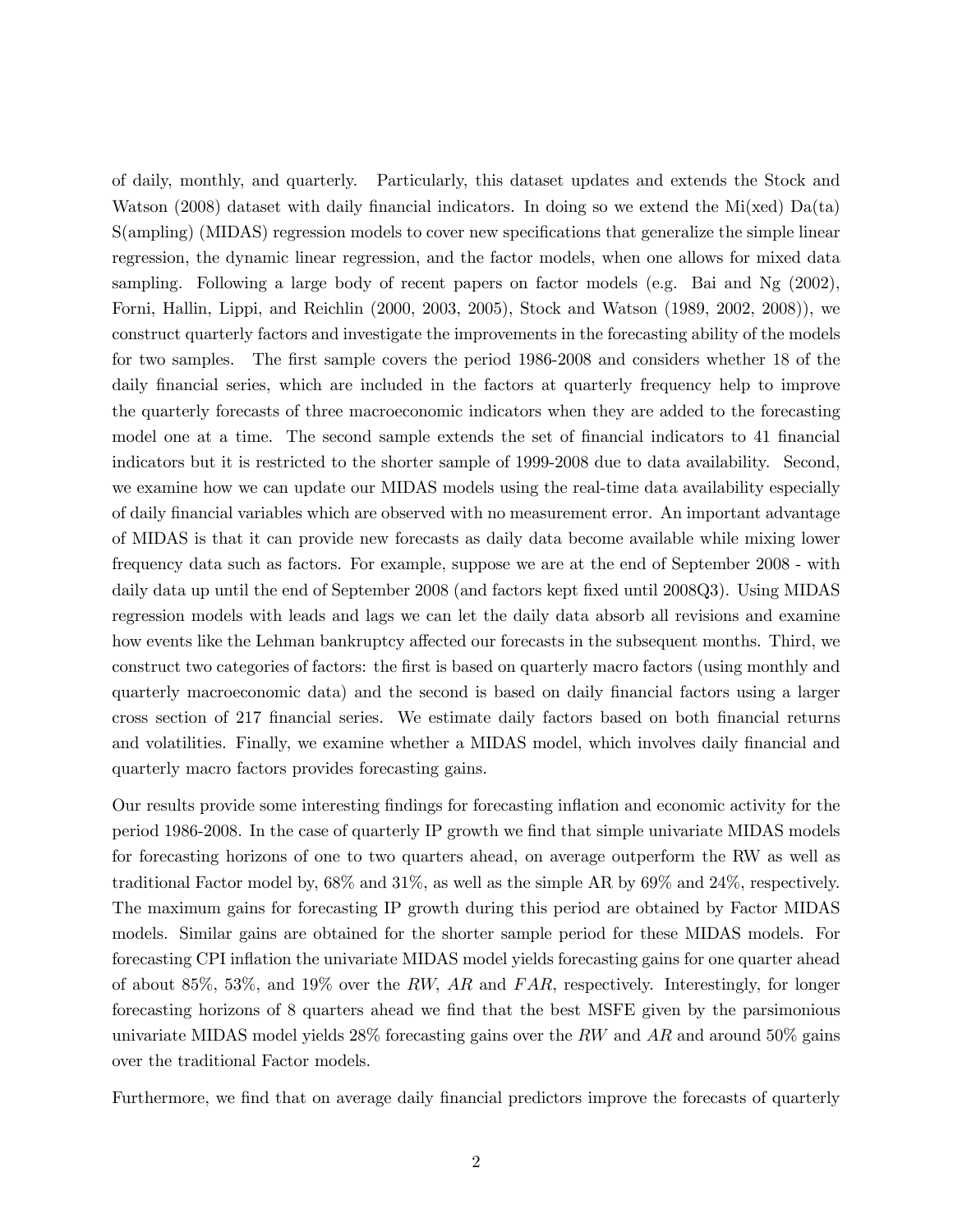inflation and economic activity. For instance, for the 1999-2008 sample we find that some new daily financial predictors optimally filtered via MIDAS models can improve IP growth forecasts for horizons longer than four quarters and provide substantial forecasting gains vis-a-vis the traditional Factor models as well as univariate MIDAS models (and AR and RW models). This evidence is robust across the mean and median MSFE over the 41 daily financial predictors. In the case of CPI inflation we find similar but weaker results (compared to IP growth) for the MIDAS model with daily financial predictors, vis-a-vis the univariate MIDAS and traditional Factor models for  $h = 1 - 4$ . Moreover, we find that for CPI Inflation the set of best predictors includes the daily indicators of the Aaa bond rate, the crude oil returns, the 10Year Treasury bond spread, Federal funds futures, and A2 P2 F2 minus AA commercial paper spread while the corresponding set of best daily predictors for IP growth also includes the Federal funds futures, as well as crude oil futures and the 1 year and 6 months tbills.

The paper is organized as follows. Section 2 presents the MIDAS models. Section 3 describes the data. Section 4 presents the forecasting results for CPI inflation and IP growth rate. Section 5 deals with daily factors and the last section concludes.

## 2 MIDAS models

Suppose we want to obtain quarterly or annual forecasts of  $Y_{t+1}$  using a predictor  $X_{t/m}^{(m)}$  observed m times between  $t - 1$  and t. For example, suppose we are interested in forecasting the growth rate of industrial production in the next quarter,  $Y_{t+1}^Q$ , using daily stock returns or interest rates,  $X_t^D = X_{t/m}^{(m)}$ , where  $m = 66.1$  The conventional approach, in its simplest form, aggregates the data at the quarterly frequency by computing simple averages and estimates a simple linear regression of  $Y_{t+1}^Q$  on  $X_t^Q$ 

$$
Y_{t+1}^Q = \alpha + \beta X_t^Q + u_{t+1}
$$
\n(2.1)

where  $\alpha$  and  $\beta$  are unknown parameters and  $u_{t+1}$  is an error term. In this paper we argue that the implicit assumption in model (2.1), namely that temporal aggregation is based on equal weights of daily data, i.e  $X_t^Q = (X_t^D + X_{t-1}^D + ... + X_{t-65}^D)/66$ , is restrictive. Instead, we propose a flexible, datadriven aggregation scheme based on a low dimensional high frequency lag polynomial,  $W(L^{k_x^D}; \theta)$ such that  $W(L^{kX}_{X}; \theta_X^D)X_t^D = \sum_{j=0}^{k_X^D-1} w_j(\theta_X^D) L^j X_{t-j}^D$ , where  $k_X^D \ge 66$ . Following Ghysels, Sinko, and Valkanov (2006b) we employ a two parameter exponential Almon lag polynomial

$$
w_j(\theta_1, \theta_2) = \frac{\exp{\{\theta_1 j + \theta_2 j^2\}}}{\sum_{j=1}^m \exp{\{\theta_1 j + \theta_2 j^2\}}}
$$
(2.2)

<sup>&</sup>lt;sup>1</sup>Typically we have about 66 observations of daily data over a quarter since each month has 22 trading days.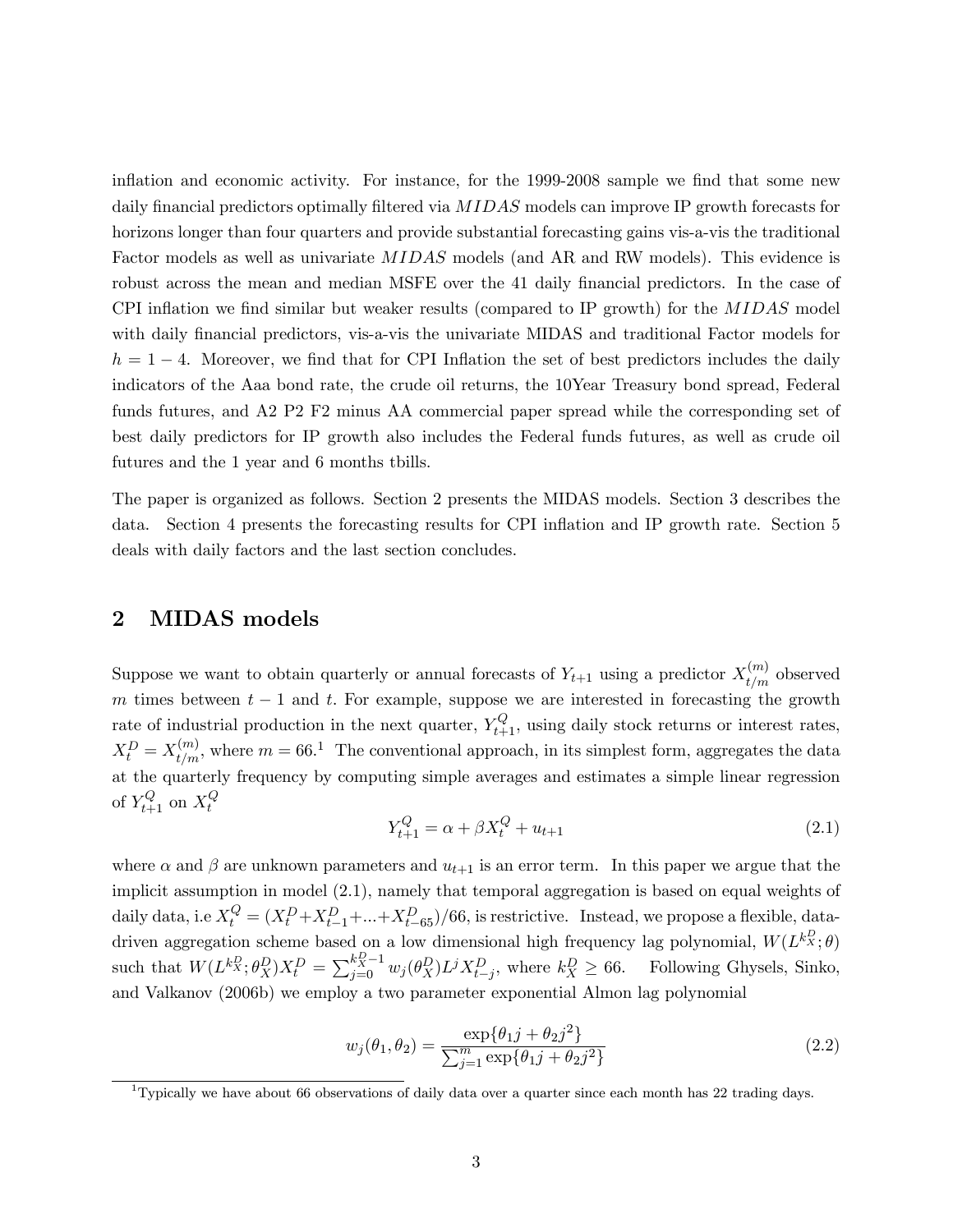with  $\theta = (\theta_1, \theta_2)$ . This approach allows us to specify a Distributed Lag (DL) model with Mixed Data Sampling (MIDAS) as a linear projection of high frequency data  $X_t^D$  onto  $Y_t^Q$ 

$$
DL-MIDAS(1,k_X^D): Y_{t+1}^Q = \mu + \beta \sum_{j=0}^{k_X^D-1} w_j(\theta_X^D) L_D^j X_t^D + u_{t+1}.
$$
 (2.3)

The notation  $DL-MIDAS(1, k_X^D)$  refers one slope parameter,  $\beta$ , and  $k_X^D$  number of high frequency (daily) lags of  $X_t^D$ . Note that model (2.3) nests the simple least squares linear regression in (2.1) when  $\theta_X^D = (0,0)$  which implies flat-weights and  $k_X^D = 66$ . We assume that  $w_j(\theta) \in (0,1)$  and  $\sum_{j=1}^{k} w_j(\theta) = 1$ , that allows the identification of the slope coefficient  $\beta$  in the MIDAS regression model, which we estimate via Nonlinear Least Squares (NLS). In general the conditional mean of the MIDAS regression model (2.3) can be decomposed into an aggregated term based on flat weights and a weighted sum of (higher order) differences of the high frequency variable so that (2.3) becomes

$$
DL-MIDAS(k_X^D): Y_{t+1}^Q = \mu + \frac{\beta}{k} \sum_{j=0}^{k_X^D-1} X_{t-j}^D + \beta \sum_{j=0}^{k_X^D-1} \left( w_j(\theta_X^D) - \frac{1}{k} \right) \Delta^{k-j} X_{t-(j-1)}^D + u_{t+1}. \tag{2.4}
$$

Equation (2.4) shows that the traditional temporal aggregation approach which imposes flat weights  $w_j = 1/k$ , such that  $X_t^Q = \frac{1}{k} \sum_{j=0}^{k-1} X_{t-j}^D$ , yields an omitted variable term in the LS regression model (2.1). We show that the non-linear omitted term,  $\sum_{j=0}^{k-1} (w_j(\theta_X^D) - \frac{1}{k}) \Delta^{k-j} X_{t-(j-1)}^D$ , implies that both the AMSE of the LS estimator of  $\beta$ , as well as the one-step-ahead  $MSFE^{LS}$  in the simple regression model in (2.1), are relatively larger than the AMSE of the NLS estimator of  $\beta$  and the  $MSFE<sup>NLS</sup>$  in (2.3).

When  $Y_{t+1}^Q$  is serially correlated, as is typically the case for time series variables, the simple model in equation (2.1) is extended to a dynamic linear regression or autoregressive distributed lag (ADL) model. Take, for instance, the  $ADL(1,1)$ 

$$
Y_{t+1}^Q = \mu + \alpha Y_t^Q + \beta X_t^Q + u_{t+1},\tag{2.5}
$$

and suppose that  $Y_t^Q$  is observed at a higher frequency, like monthly industrial production or inflation,  $Y_t^M$ , but nevertheless we wish to forecast quarterly  $Y_{t+1}^Q$  because policy makers are interested in quarterly forecasts (e.g. Greenbook forecasts) or because we wish to evaluate our MIDAS macroeconomic forecasts against those based on quarterly factors models benchmarks. In this case we can also allow non-equal weights in the temporal aggregation of  $Y_t^M$  to get

$$
ADL - MIDAS(1, k_Y^M, 1, k_X^D) : Y_{t+1}^Q = \mu + \alpha \sum_{j=0}^{k_Y^M - 1} w_j(\theta_Y^M) L_M^j Y_t^M + \beta \sum_{j=0}^{k_X^D - 1} w_j(\theta_X^D) L_D^j X_t^D + u_{t+1}
$$
\n(2.6)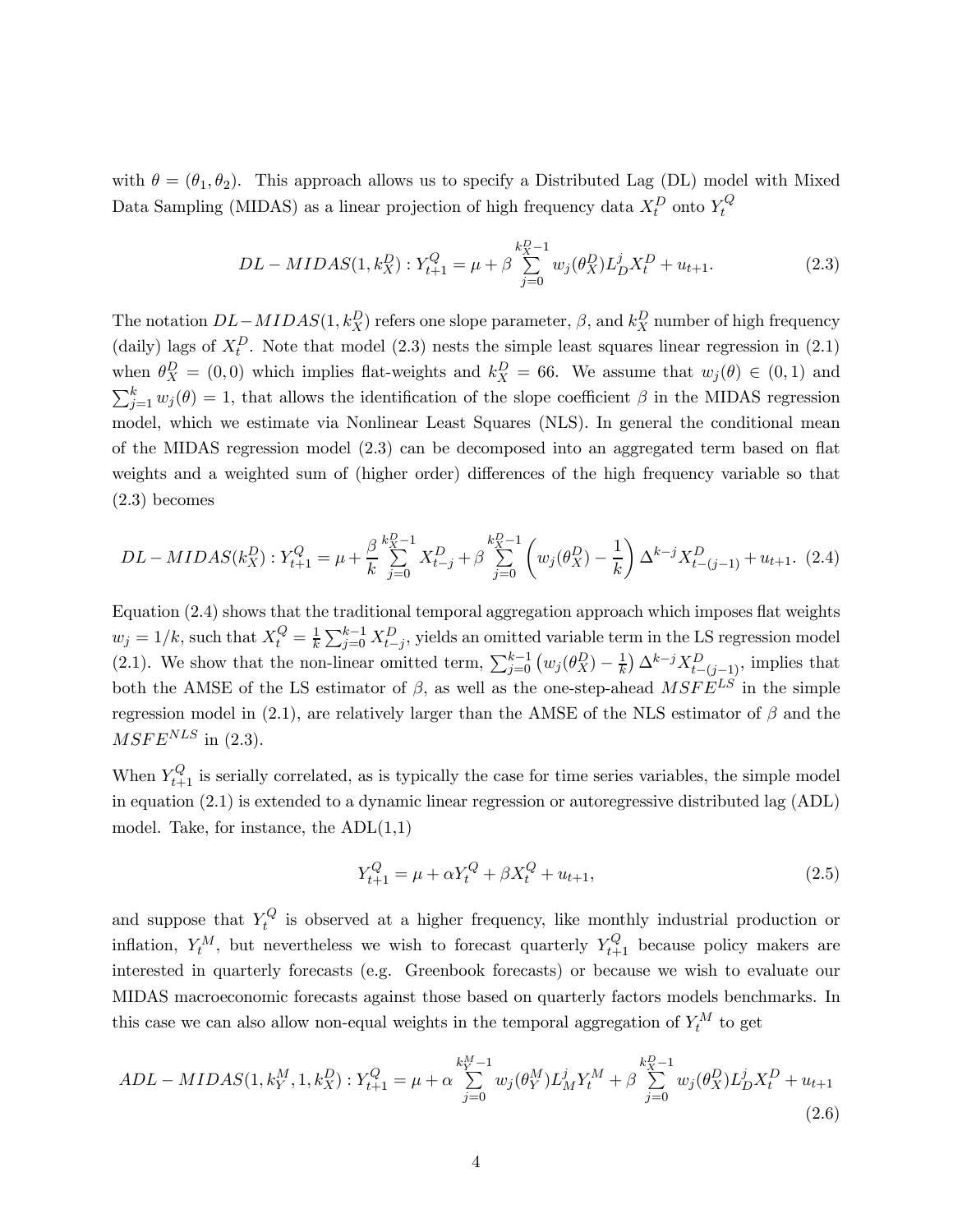where  $k_Y^M$  and  $k_X^D$  refer to the number of high frequency lags of the lag dependent variable,  $Y_t^M$ , and regressor,  $X_t^D$ , respectively, whilst we keep the low frequency lag structure or slope coefficients,  $\alpha$  and  $\beta$ , restricted follow an ADL(1,1) structure.

In general, we define the following MIDAS filtered variables

$$
X_t(\theta_X^D) = \sum_{j=0}^{k_X^D - 1} w_j(\theta_X^D) L_D^j X_t^D.
$$
\n(2.7)

$$
Y_t(\theta_Y^M) = \sum_{j=0}^{k_Y^M - 1} w_j(\theta_Y^M) L_M^j Y_t^M.
$$
\n(2.8)

Then by allowing  $p_Y$  and  $q_X$  quarterly lags on the MIDAS variables of  $Y_t(\theta_Y^M)$  and  $X_t(\theta_X^D)$ , respectively, we can generalize  $(2.3)$ ,  $(2.6)$  to the following models

$$
DL-MIDAS(q_X, k_X^D): Y_{t+1}^Q = \mu + \sum_{i=0}^{q_X - 1} \beta_i L_Q^i X_t(\theta_X^D) + u_{t+1}
$$
\n(2.9)

$$
ADL-MIDAS(p_Y, k_Y^M, q_X, k_X^D): Y_{t+1}^Q = \mu + \sum_{i=0}^{p_Y - 1} \alpha_i L_Q^i Y_t(\theta_Y^M) + \sum_{l=0}^{q_X - 1} \beta_i L_Q^i X_t(\theta_X^D) + u_{t+1}, \tag{2.10}
$$

respectively. Note that models (2.9) and (2.10) do not impose any restrictions on the slope coefficients whereas models (2.3) and (2.6) impose the restriction that  $\alpha_i = \alpha$  for  $i = 0, ..., p_Y$ and  $\beta_i = \beta$  for  $l = 0, ..., q_X$ . They are, nevertheless, considered as parsimonious yet flexible specifications in terms of the lag length of  $k_X^D$  and  $k_Y^M$ . Under flat weights  $\theta_Y^M = \theta_X^D = (0,0)$ model (2.10) nests the standard  $ADL(p<sub>Y</sub>, q<sub>X</sub>)$  which can be considered as one of the benchmark models for evaluating the predictive ability of daily financial predictors in the spirit of Stock and Watson (2003). We also consider other benchmark models such as the simple  $AR(p<sub>Y</sub>)$  as well as the univariate MIDAS specifications in:

$$
MIDAS(p_Y, k_Y^M): Y_{t+1}^Q = \mu + \sum_{i=0}^{p_Y - 1} \alpha_i L_Q^i Y_t(\theta_Y^M) + u_{t+1},
$$
\n(2.11)

or with the parsimonious version which restricts estimation to a single slope parameter:

$$
MIDAS(k_Y^M): Y_{t+1}^Q = \mu + \alpha \sum_{i=0}^{k_Y^M - 1} w_j(\theta_Y^M) L_M^j Y_t^M + u_{t+1}.
$$
 (2.12)

Finally, motivated by the idea of MIDAS one may also apply the exponential Almon lag polynomial (2.2) to the coefficients of the quarterly lags and obtain a more parsimonious specification for (2.10)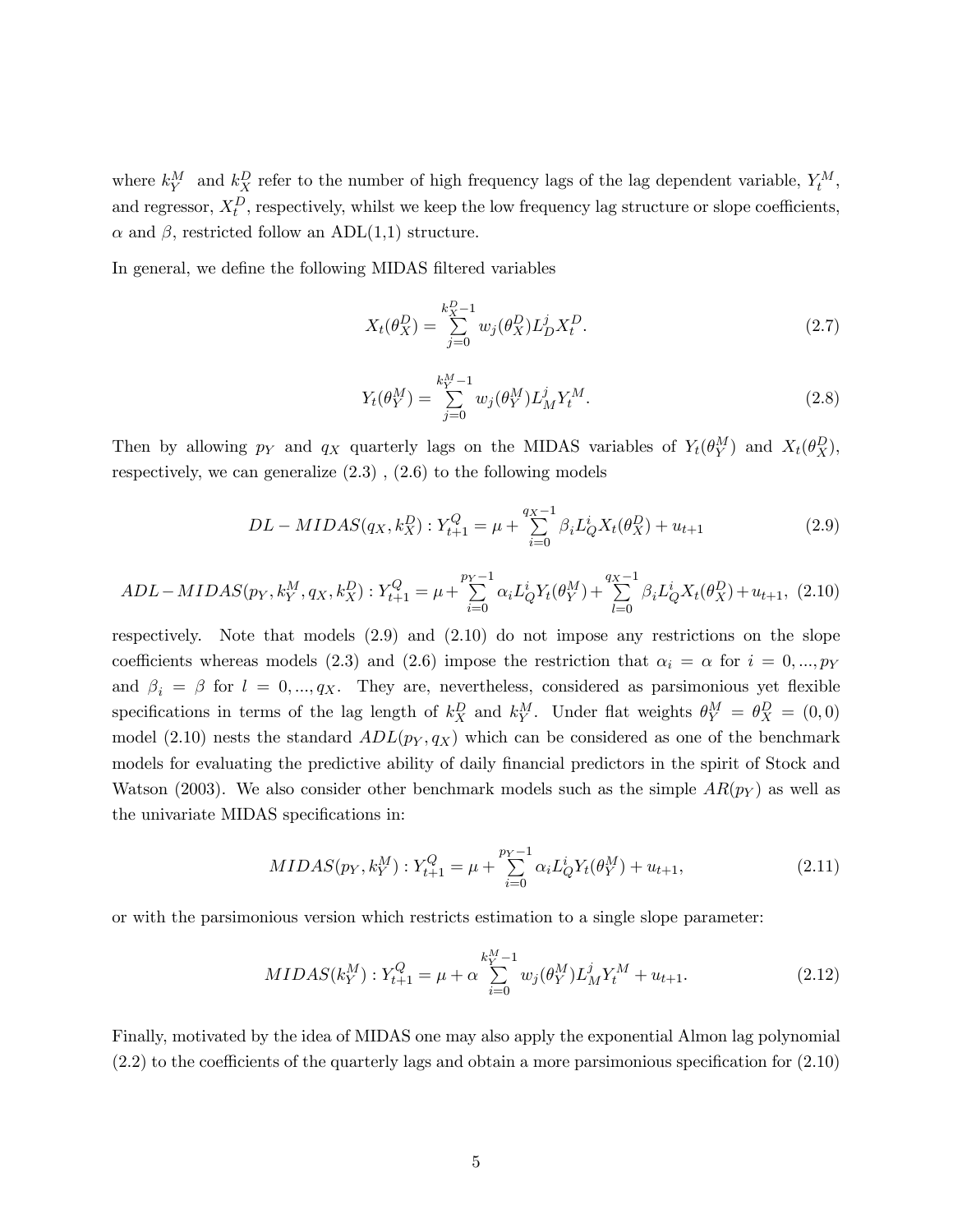given by

$$
ADL-MIDAS(p_Y^{el}, k_Y^M, q_X^{el}, k_X^D): Y_{t+1}^Q = \mu + \sum_{i=0}^{p_Y - 1} b_i(\widetilde{\theta}_Y) L_Q^i Y_t(\theta_Y^M) + \sum_{i=0}^{q_X - 1} b_i(\widetilde{\theta}_X) L_Q^i X_t(\theta_X^D) + u_{t+1}.
$$
\n(2.13)

Recently, a large body of recent work has developed factor model techniques that are tailored to exploit a large cross-sectional dimension; see for instance, Bai and Ng (2002) and Bai (2003), Forni, Hallin, Lippi, and Reichlin (2000, 2001, 2003), Stock and Watson (1989, 2002), among many others. These factors are often estimated at quarterly frequency using a large cross-section of monthly and quarterly time-series. Following this literature we investigate whether we can improve factor model forecasts by augmenting such models with high frequency information, especially daily financial data. To do so we augment the aforementioned MIDAS models with factors,  $F_t$ , obtained by following dynamic factor model

$$
X_t = \Lambda_t F_t + u_t
$$
  
\n
$$
F_t = \Phi F_{t-1} + \eta_t
$$
  
\n
$$
u_{it} = a_{it}(L)u_{it-1} + \varepsilon_{it}, \quad i = 1, 2, ..., n
$$
\n(2.14)

where the number of factors is computed using criteria proposed by Bai and Ng (2002).

Augmenting the above MIDAS models with the factors, we obtain a richer family of models that includes monthly frequency lagged dependent variable, quarterly factors, and a daily financial indicator. For instance, equation (2.10) generalizes to

$$
FADL - MIDAS(q_F, p_Y, k_Y^M, q_X, k_X^D):
$$
  
\n
$$
Y_{t+1}^Q = \mu + \sum_{i=0}^{q_F - 1} \beta_i L_Q^i F_t^Q + \sum_{i=0}^{p_Y - 1} \alpha_i L_Q^i Y_t(\theta_Y^M) + \sum_{i=0}^{q_X - 1} \beta_i L_Q^i X_t(\theta_X^D) + u_{t+1},
$$
\n(2.15)

equation (2.3) yields

$$
FDL - MIDAS(q_F, q_X, k_X^D):
$$
  
\n
$$
Y_{t+1}^Q = \mu + \sum_{i=0}^{q_F - 1} \beta_i L_Q^i F_t^Q + \sum_{i=0}^{q_X - 1} \gamma_i L_Q^i X_t(\theta_X^D) + u_{t+1},
$$
\n(2.16)

and equation (2.11) becomes

$$
F - MIDAS(p_Y, k_Y^M, q_X) : Y_{t+1}^Q = \mu + \sum_{i=0}^{p_Y - 1} \alpha_i L_Q^i Y_t(\theta_Y^M) + \sum_{i=0}^{q_F - 1} \beta_i L_Q^i F_t^Q + u_{t+1}.
$$
 (2.17)

Note that equation (2.15) simplifies to the traditional factor model with additional regressors when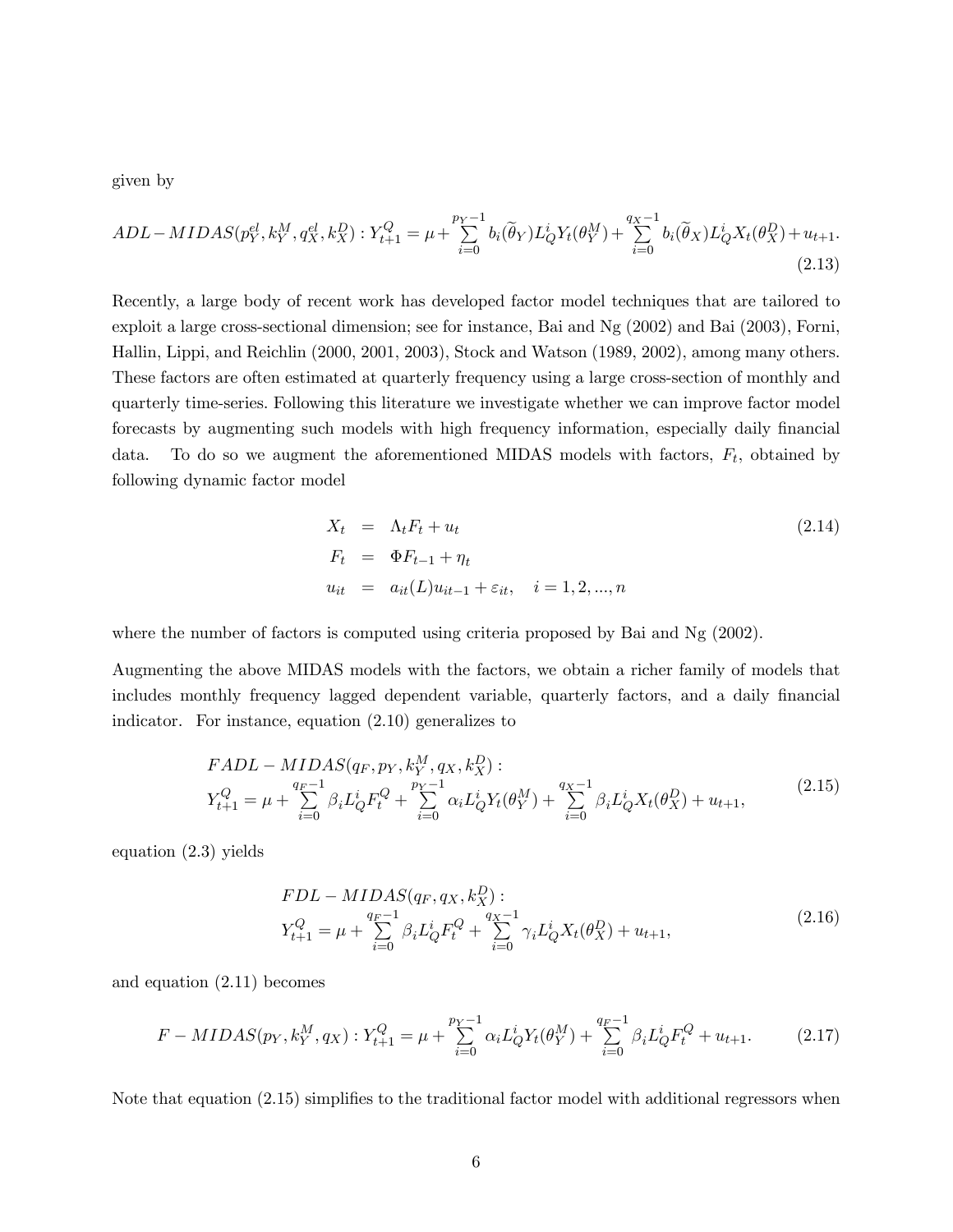$$
\theta_Y^M = \theta_X^D = (0, 0)
$$
  
\n
$$
FADL(q_F, p_Y, q_X) : Y_{t+1}^Q = \mu \sum_{i=0}^{q_F - 1} \beta_i L_Q^i F_t^Q + \sum_{i=0}^{p_Y - 1} \alpha_i L_Q^i Y_t^Q + \sum_{i=0}^{q_X - 1} \gamma_i L_Q^i X_t^Q + u_{t+1}
$$
 (2.18)

as well as the benchmark factor model when the regressor  $X^Q$  is not present

$$
FAR(q_F, p_Y) : Y_{t+1}^Q = \mu + \sum_{i=0}^{q_F - 1} \beta_i L_Q^i F_t^Q + \sum_{i=0}^{p_Y - 1} \alpha_i L_Q^i Y_t^Q + u_{t+1}.
$$
 (2.19)

We consider model selection in traditional setting, i.e. with respect to the choice between autoregressive (same frequency) models versus factor models or both combined, but also model selection with respect to the frequency of data (quarterly, monthly or daily). We consider, between zero and four quarterly (low frequency) lags,  $p_Y$ , of  $Y_t(\theta_Y^M)$  and between one and four quarterly lags,  $q_X$ , of  $X_t(\theta_X^D)$  and  $F_t^Q$ . In terms of the higher frequency lags we consider  $k_Y^M = 1,2,3,4$ , and 12 monthly lags of  $Y_t^M$  and  $k_X^D = 66$ , 132, 198, 264 daily lags of  $X_t^D$ . We estimate the models with fixed lags but we also use AIC to select either the number of low frequency or high frequency lags.

Last but not least, we consider the MIDAS models with leads in order to incorporate real-time information available mainly on financial variables. Our objective is to forecast quarterly economic activity and in practice we often have a monthly release of macroeconomic data within the quarter and the equivalent of at least 44 trading days of financial data observed with no measurement error. For instance, Industrial Production and Consumer Price Index data are released on the 15th of the following month. This means that if we stand on the first day of the last month of the quarter and wish to make a forecast for the current quarter we could use up to 1 lead of monthly data and around 44 leads of daily data for financial markets that trade on weekdays.

Consider the Factor ADL model with MIDAS which allows for  $J_Y^M$  monthly leads for the lagged dependent variable and daily leads  $J_X^D$  for the daily predictor. Then an  $FADL - MIDAS$  with leads is given by

$$
FADL - MIDAS(q_F, p_Y, , k_Y^M, q_X, k_X^D, J_Y^M, J_X^D):
$$
\n
$$
Y_{t+1}^Q = \mu + \sum_{i=0}^{q_F - 1} \beta_i L_Q^i F_t^Q + \sum_{i=0}^{p_Y - 1} \alpha_i L_Q^i Y_{t+J_Y^M}^Q(\theta_Y^M) + \sum_{i=0}^{q_X - 1} \beta_i L_Q^i X_{t+J_X^D}^Q(\theta_X^D) + u_{t+1}.
$$
\n(2.20)

When the aggregation weights are flat,  $\theta_Y^M = \theta_X^D = (0,0)$ , then model  $(2.20)$  becomes a simple LS FADL forecasting model with leads.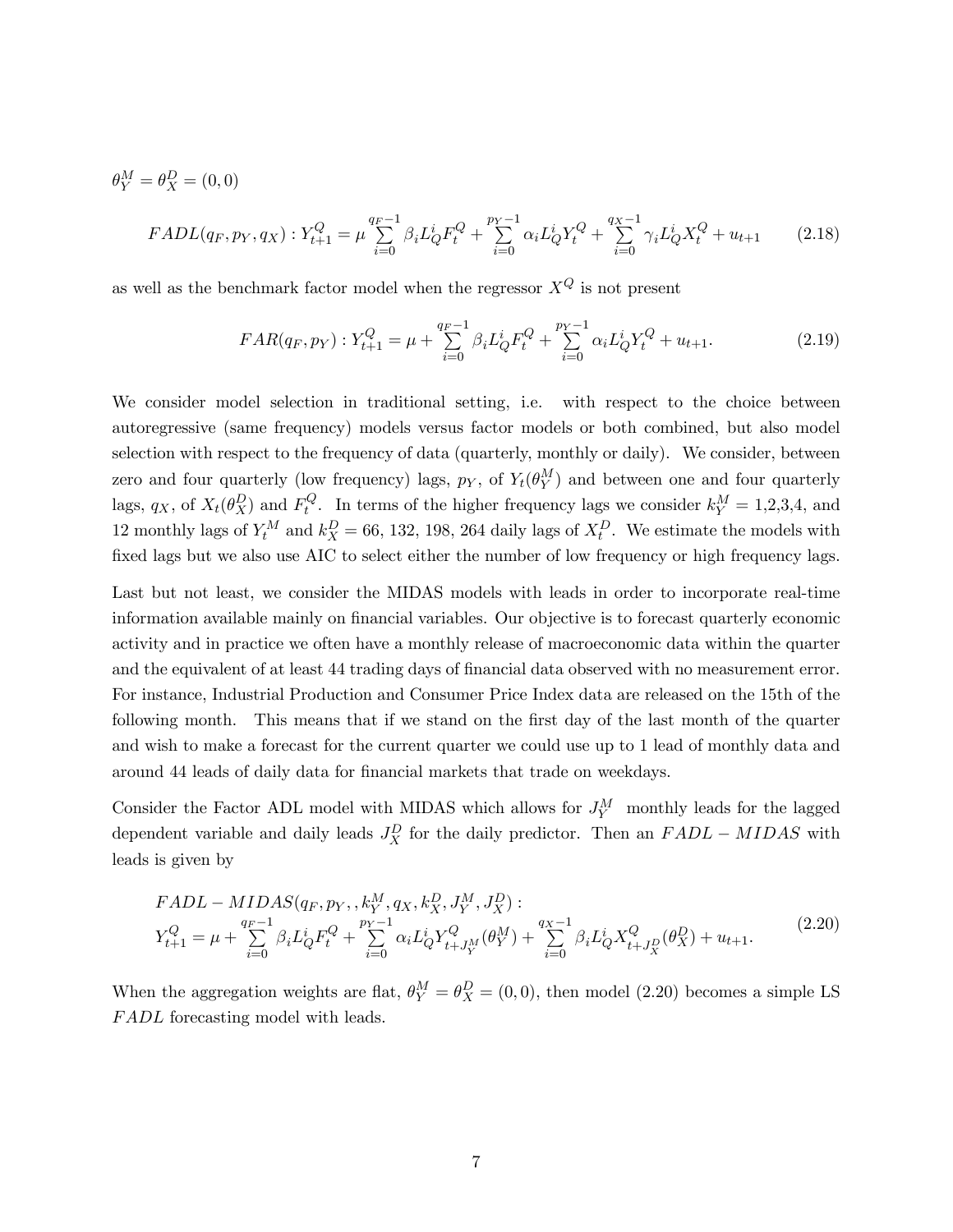## 3 The Data

We use a dataset with mixed frequencies (daily, monthly, and quarterly) that updates and extends the Stock and Watson (2008) dataset using daily financial indicators to forecast quarterly inflation rate and the growth rate of economic activity. We forecast the quarterly inflation rate and the growth rate of economic activity using various measures. For inflation we use monthly Consumer Price Index (CPI) and price indices of Personal Consumption Expenditure (PCEPILFE) and Core inflation (CPILFESL). For economic activity we use monthly Industrial Production (IP), monthly Employees on Nonfarm Payrolls (EMP), quarterly Real Gross Domestic Product (RGDP), and monthly Real Disposable Personal Income (DSPIC96).

Our set of predictors includes 109 quarterly macroeconomic time series for the United States and 41 daily financial indicators. In this paper we focus on two post 1985 samples (the Great Moderation period) because this period appears to mark a structural change in many US macroeconomic variables (Stock and Watson, 2008, van Dijk and Sensier, 2004) and it is also documented that it is relatively difficult to predict key macroeconomic variables vis-a-vis the pre-1985 period and vis-a-vis simple univariate models such as the RW model. The first sample covers the period 02/01/1986 to 31/12/2008 and considers 18 daily financial time, which are identical to those used for the estimation of factor models in Stock and Watson (2002, 2008). The second sample considers an extended set of 41 daily financial predictors for the shorter period of 01/01/1999-31/12/2008 due to data availability. This shorter sample enables us to examine the role of new daily financial predictors in improving macroeconomic forecasts in the last two decades.

Tables A1-A4.2 in the Appendix refer to the variables names, short description and transformations. The data source for the quarterly and monthly series is Haver Analytics, a data warehouse that collects the data series from their individual sources (such as the Federal Reserve Board (FRB) to Chicago Board of Trade (CBOT) and others). The daily financial series were mainly collected from the Global Financial Database (GFD) and FRB unless otherwise stated in Table A3.

Following the methodology of Stock and Watson (2008) we use the series in Tables A1 and A2 to estimate Dynamic Factor models and construct the quarterly factors. The monthly series in Table A2 were aggregated in quarterly values by averaging (in native units) the monthly values over the quarter. As in Stock and Watson (2008) these factor models are based on more monthly subaggregates and excludes higher level aggregates related by identities than the quarterly dataset in Stock and Watson (2002). The series were transformed in order to eliminate trends by first differencing (in many cases after taking logarithms as reported in Tables A1-A4). Table A4 presents estimates of the number of factors, computed using the criteria (ICP) proposed by Bai and Ng (2002). Given that for forecasting purposes the ICP3 would lead to an overparameterized model (with 10 factors) we focus on numbers of factors suggested by the ICP1 and ICP2 criteria. For the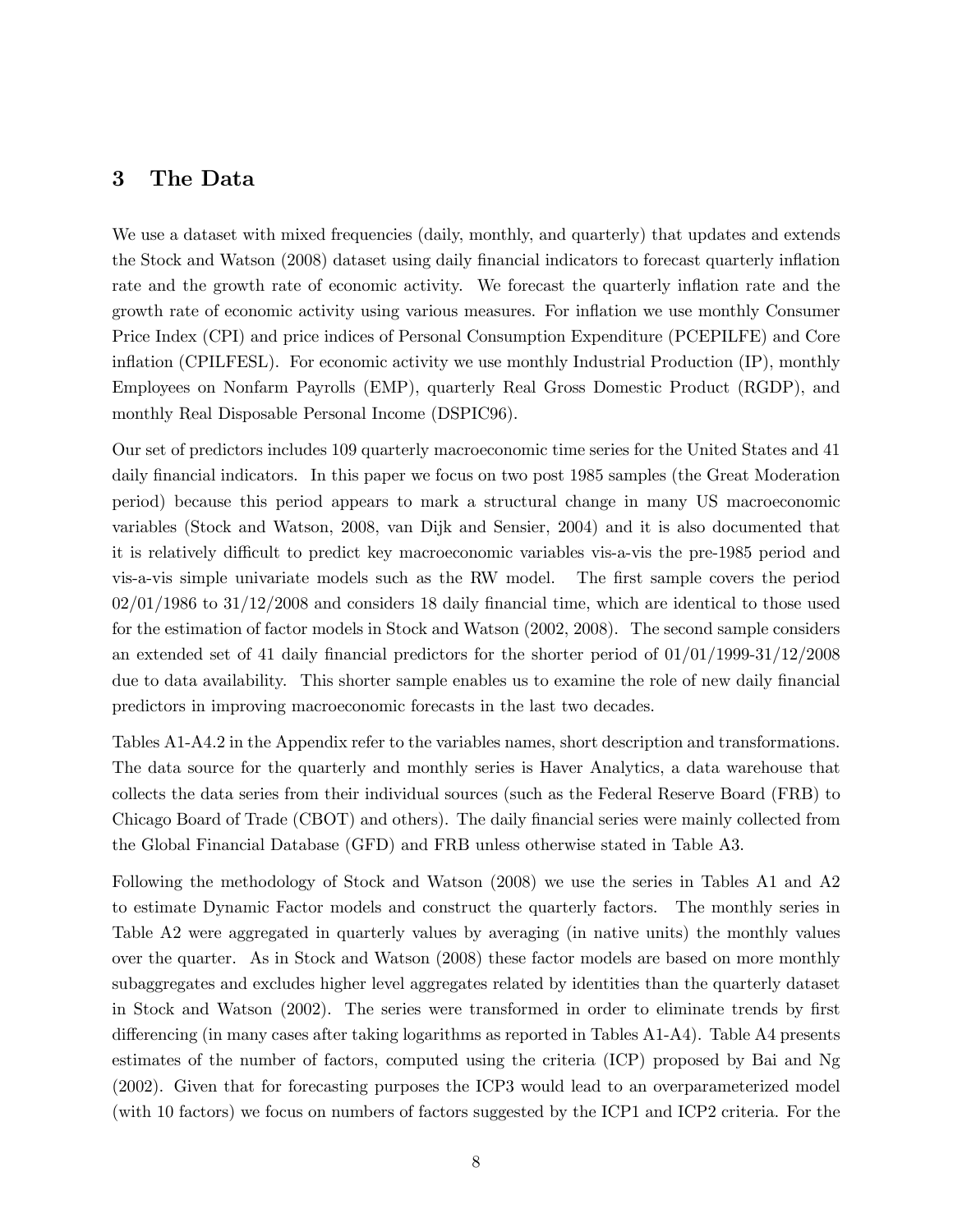larger sample of 1986-2008 the ICP1 suggests three factors (reported in Table A4, Panel A) whereas for the 1999-2008 sample ICP1 yields two factors (found in Table A5, Panel B). For robustness we also revisit our results with the more parsimonious factor models suggested by ICP2.

For the longer sample we estimate our models using the period 1986:Q1-1997:Q1 while forecasts are obtained for the period 1997:Q2-2008:Q4. For the shorter sample the estimation and forecasting windows are given by 1999:Q1-2005Q4 and 2006Q1-2008Q4, respectively. We use the recursive or pseudo out-of-sample forecasting method (see for instance, Stock and Watson, 1993) to evaluate the predictive ability of our models for various forecasting horizons  $h = 1, 2, 4, 6, 8$  for the longer sample and  $h = 1, 2$  and 4 for the shorter sample. For each model we obtain the absolute MSFE:

$$
MSFE(h) = \frac{1}{T_1 - T_2 - h + 1} \sum_{t=T_1}^{T_2 - h} (\widehat{Y}_{t+h} - Y_{t+h})^2
$$
\n(3.21)

where the model is estimated for the period  $1, \ldots, T_1$  and the forecasting period is given by  $T_1 + h, ..., T_2.$ 

## 4 Forecasting Results

## 4.1 Univariate and Factor models

The discussion of the forecasting results focuses on the models that use both lags and leads since we find that using such information yields in general improved and robust forecast gains compared to just using only lags. The full set of results for all models is available in the Forecasting Results Appendix B.<sup>2</sup> In this section we discuss the univariate and factor models results for forecasting quarterly Consumer Price Index (CPI) inflation and economic activity measured by Industrial Production  $(IP)$  growth rate.<sup>3</sup> We first discuss the results for the 1986-2008 sample, that closely relate one of the benchmark forecasting results of Stock and Watson using factor models. Subsequently, we re-evaluate the results for the 1999-2008 sample, given the availability of a larger set of financial predictors.

The forecasting results for the 1986-2008 sample in Table 1(a) report the Root MSFE of the RW model as well as a set of summary statistics of the relative MSFE of univariate MIDAS, given by equations (2.11) and (2.12), and Factor MIDAS models (2.17) vis-a-vis the RW, AR and FAR  $(2.19)$  for forecasting horizons  $h = 1, 2, 4, 6, 8$ . For the univariate models we report the summary statistics of the mean, median, maximum, and minimum of the ratio of the MSFE of RW by the MSFE of all univariate MIDAS specifications (i.e. the relative MSFE of  $RW/MIDAS$ ) given by

 $2$ This long Appendix is available upon request from the authors.

<sup>&</sup>lt;sup>3</sup>For conciseness we do not report the results for real GDP, Nonfarm Payroll Employees and CORE inflation.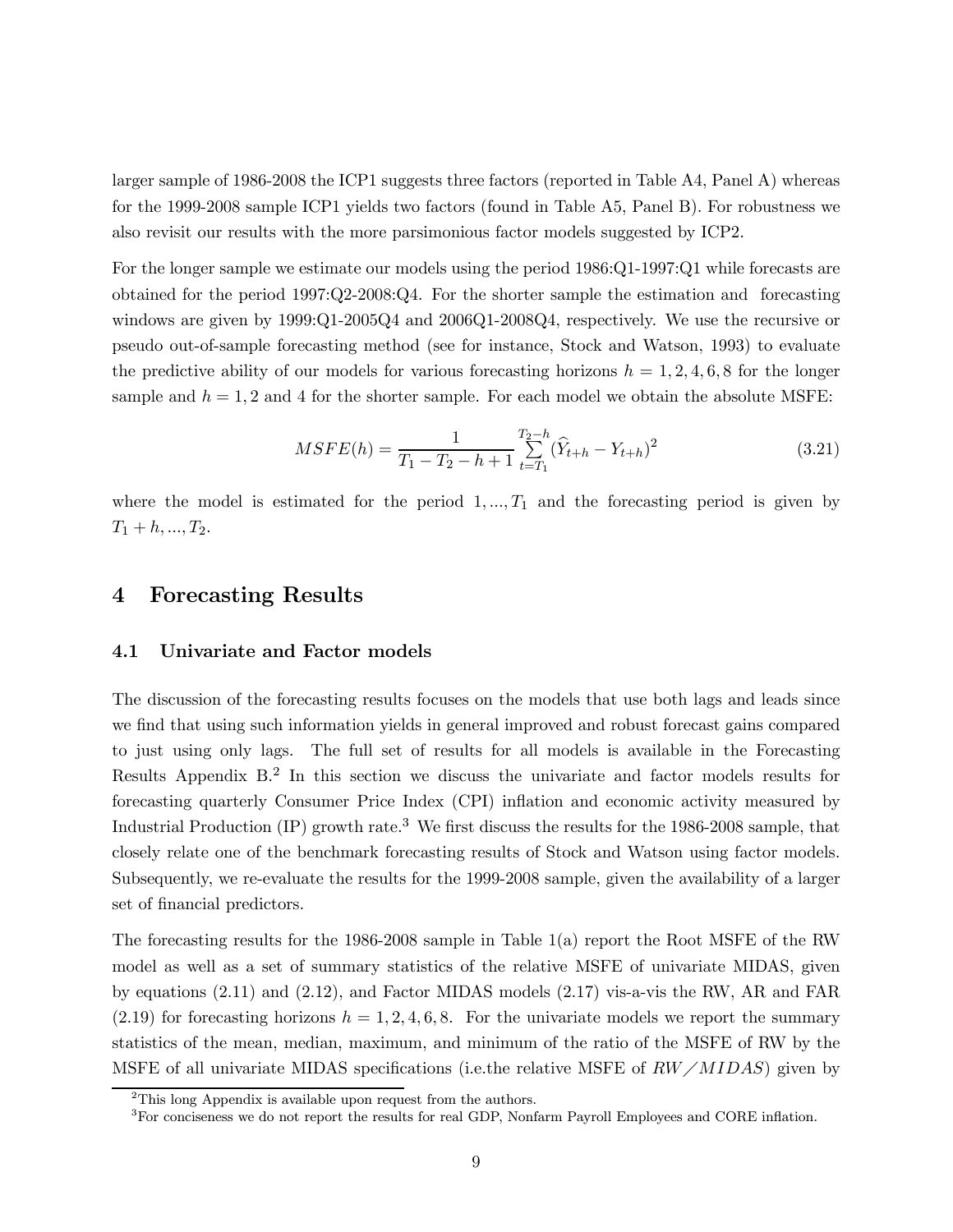$(2.11)$  and  $(2.12)$  for different choices of quarterly frequency lags,  $p<sub>Y</sub>$ , and/or monthly frequency lags,  $k_Y^M$ , as well as slope parameter restrictions (e.g. exponential almon lag smoothing). We also report the mean, median, maximum, and minimum of relative MSFE of the traditional univariate AR models vis-a-vis the the univariate MIDAS models  $(AR/MIDAS)$ . Similarly, Table 1(a) also reports the summary statistics of the relative MSFE the RW vis-a-vis the Factor MIDAS models  $(RW/F - MIDAS)$  and the mean, median, maximum, and minimum relative MSFE of the traditional factor  $(FAR)$  models, over the corresponding statistics of the Factor MIDAS models  $(FAR/F-MIDAS)$ . Reported ratios greater than one imply that the MSFEs of MIDAS univariate or factor models improve upon the forecasts of traditional benchmark models such as the RW, AR and FAR models. The discussion below summarizes the main results in Table 1 for CPI inflation and IP growth.

For the 1986-2008 sample the results on CPI inflation show that the simple univariate MIDAS model that optimally weights leads and lags of monthly inflation information to predict quarterly CPI inflation, improves upon the MSFE of the RW (for  $h = 1 - 4$ ) and the AR (for  $h = 1$ ), but it also improves upon the Factor models. Both the  $FAR$  and the  $F - MIDAS$  perform poorly for  $h = 6$  and 8 vis-a-vis the RW. What is more, neither the traditional Factor models nor the Factor MIDAS models can improve the MSFE of the simple univariate MIDAS model for CPI inflation. This result holds across most of the forecasting horizons  $h = 1 - 6$ . More precisely, for  $h = 1$  the univariate MIDAS model for CPI inflation yields forecasting gains of about 85%, 53%, and 19% over the RW, AR and FAR, respectively. In fact, for  $h = 1$  even the MIDAS model with the poorest (mininum) MSFE improves the forecasts of CPI inflation over the RW, AR and  $F - MIDAS$  by 71%, 44%, and 54%, respectively. Interestingly, for  $h = 8$  we find that the best MSFE given by the parsimonious univariate MIDAS model in (2.12) with a single slope estimator and a long aggregation horizon of  $k_y = 36$  months, yields 28% forecasting gains over the RW and AR and around 50% gains over the Factor models (FAR and  $F - MIDAS$ ). Although for CPI inflation the Factor MIDAS performs well for  $h = 1$  vis-a-vis the RW and FAR, it does not outperform the univariate MIDAS, and in addition the  $F - MIDAS$  model performs worse than the RW especially for the longer forecasting horizon of  $h = 8$ .

In Table 1(b) we revisit the above analysis for the shorter sample of 1999-2008. Given the small sample size we focus on  $h = 1, 2, 4$ . In general, we find that the results for forecasting CPI inflation are similar in the two sample periods. In fact the forecasting gains of the simple univariate MIDAS model based on lags or leads of CPI inflation are even more pronounced for  $h = 1$  and they range from 29% (for the worst or minimum MSFE MIDAS model) to just above 100% (for the best MIDAS model) vis-a-vis the RW and the AR benchmarks as well as the Factor MIDAS model. One notable exception is the following: In contrast to the results of 1986-2008 sample, on average the  $F - MIDAS$  model does not seem to yield substantial gains over the RW even for  $h = 1$ ,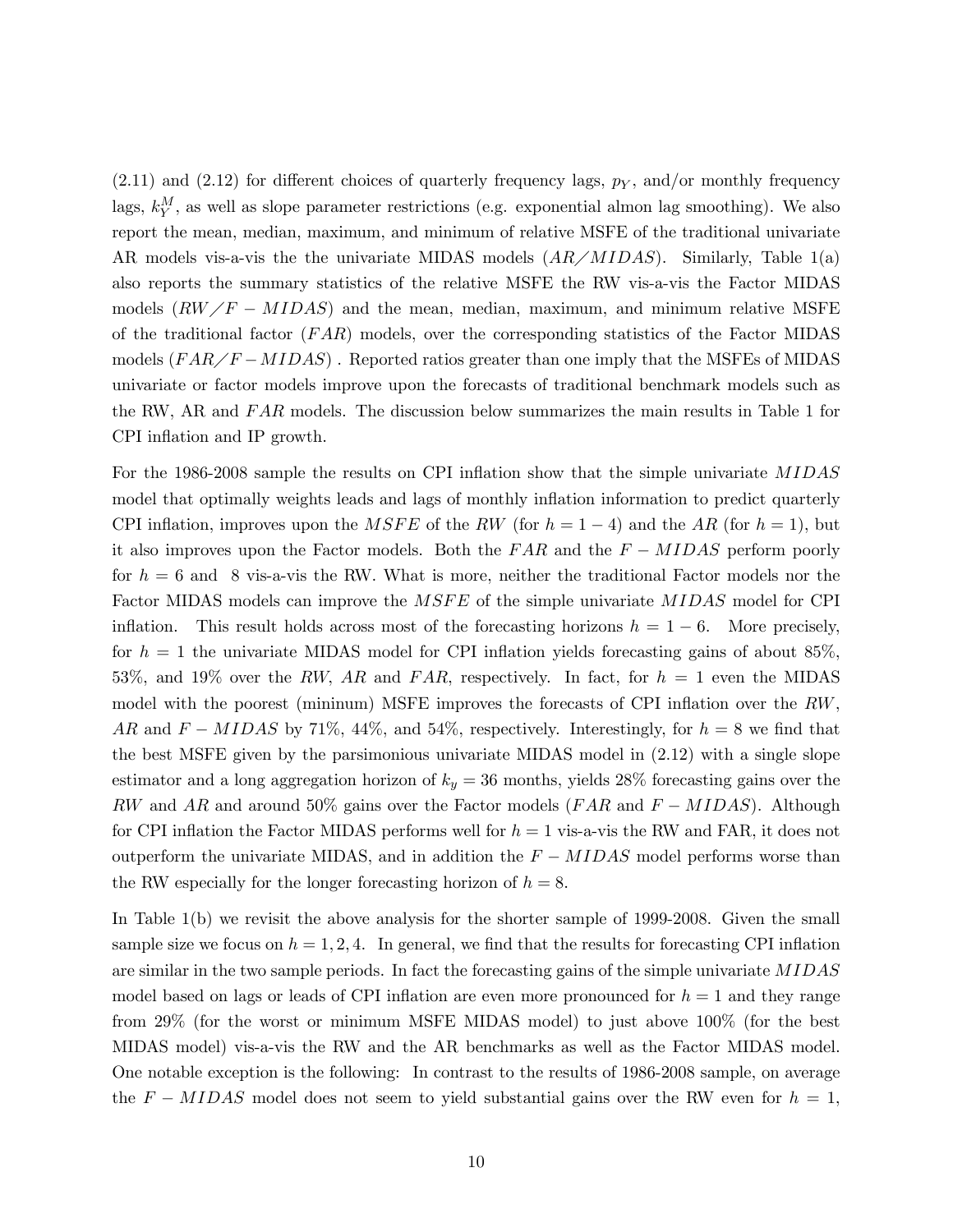whereas the FAR model provides, on average,  $45\%$  gains over the RW for  $h = 1$ . Note that even the worse or minimum MSFE  $FAR$  model exhibits  $23\%$  gains over the RW. Nevertheless, the univariate MIDAS model for CPI inflation outperforms the  $FAR$  model across all forecasting horizons and summary statistics.

We now turn our discussion to the IP growth forecasting results for the two samples. Tables 1(a) and 1(b) present the results for the 1986-2008 and 1999-2008 samples, respectively. Generally, the results for IP growth for the 1986-2008 sample are qualitatively the same as those for CPI inflation and even stronger. Namely, we find that univariate MIDAS models provide substantial gains over the RW and AR and Factor models for even longer horizons,  $h = 1 - 4$ . As expected these gains decrease as  $h$  increases. For instance, the univariate MIDAS model exhibits forecasting gains for  $h = 1$  and  $h = 2$  of the range of 55-70% and 19-24%, respectively. Interestingly even the poorest univariate MIDAS model in terms of MSFE is able to outperform the RW and AR. Moreover, the forecasting gains of the univariate MIDAS model over the traditional FAR model for IP growth are even more pronounced. On average the univariate MIDAS MSFE gains are 68% (for  $h = 1$ ) and 31% (for  $h = 2$ ) over the traditional FAR model. It is also worth pointing out that the  $F - MIDAS$  model for IP growth also provides MSFE gains vis-a-vis the RW for  $h = 1 - 4$ and the FAR for  $h = 1 - 2$  and performs better on average than the corresponding models for forecasting CPI inflation. However, although its forecasting performance is on average inferior to that of the univariate MIDAS model, the best  $F - MIDAS$  always outperforms the best univariate MIDAS. This finding is in contrast to the corresponding result found for CPI inflation as the  $F-MIDAS$  always exhibited poor forecasting performance. Turning to Table 1(b) we re-evaluate the forecasting performance of the same models for IP growth for the subsample 1999-2008. We find similar results for the mean, median MSFE gains of univariate MIDAS models for IP growth for  $h = 1 - 2$ . However, for  $h = 4$  the performance of the MIDAS models in terms of the mean and the median MSFE is relatively poor than the corresponding results of the longer sample. Moreover, the range of the MSFEs of the best and worst MIDAS models in the 1999-2008 sample is larger than that of the 1986-2008 sample, suggesting a larger width in the distribution of the MIDAS forecasts. For example, although the maximal gains of the univariate and Factor MIDAS models vis-a-vis the RW for  $h = 1 - 2$  increase in 1999-2008 compared to 1986-2008, the poorest MSFEs of MIDAS models can be much worse than the RW. Finally, the  $F - MIDAS$  model performs better than the RW for  $h = 1 - 2$  and  $FAR$  for  $h = 1$ .

Summing up, in this section we present evidence that suggests that for CPI inflation and IP growth the univariate MIDAS models, on average, can improve the MSFE gains upon all univariate (AR and RW) and Factor models and can therefore be considered as another benchmark model for comparing efficiency gains relative to multivariate MIDAS models (which include daily financial predictors discussed in the next section). However, for IP growth the maximum MSFEs are obtained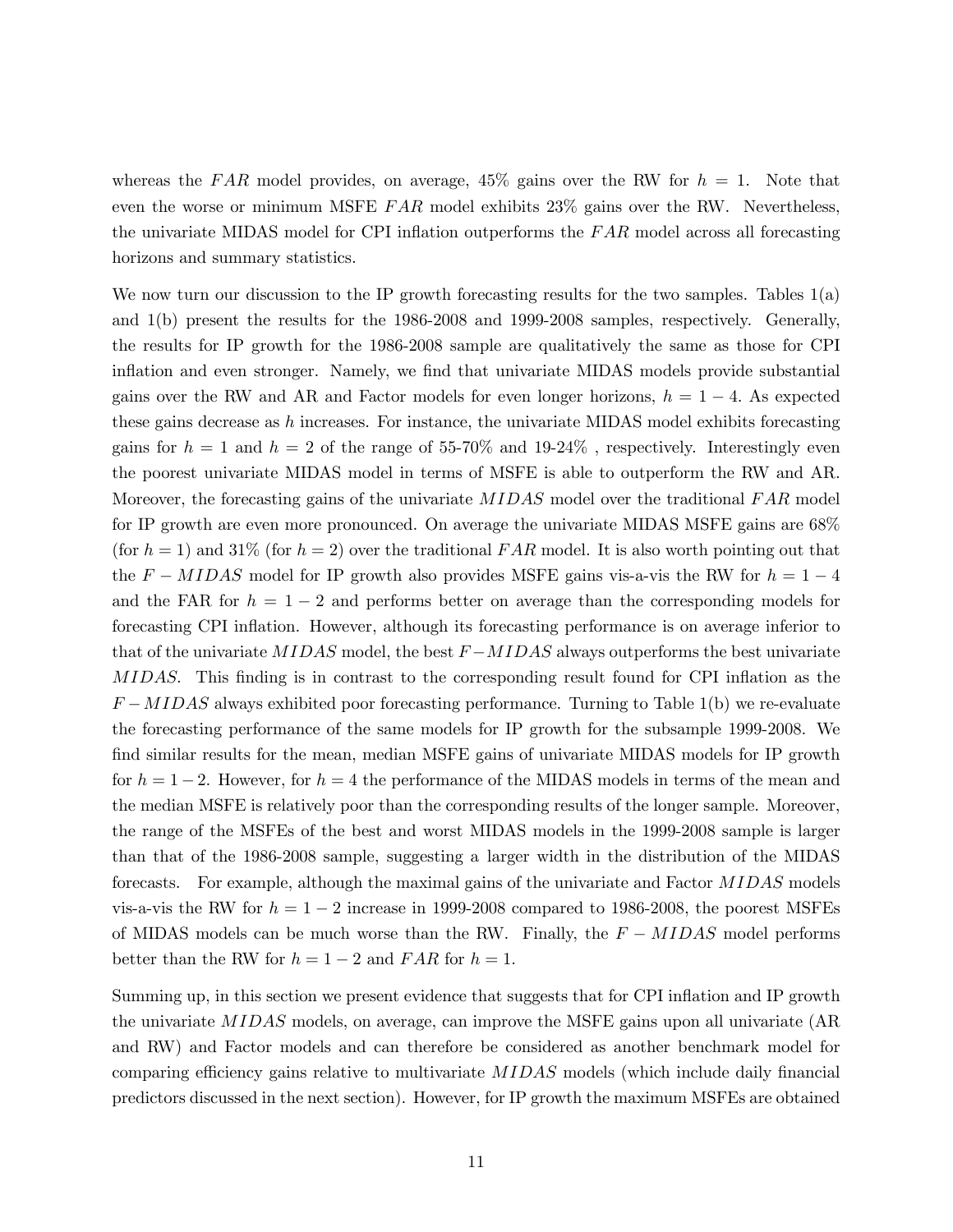from Factor models  $(F - MIDAS)$ . Therefore one needs to evaluate whether augmenting the MIDAS model with daily financial variables can improve upon the *MSFE* of the Factor MIDAS and univariate models for forecasting IP growth and CPI inflation.

#### 4.2 MIDAS models with daily financial predictors

In this section we examine whether the daily information of financial predictors improves the forecasting performance of simple univariate models (RW, AR and MIDAS), Factor models (FAR), discussed in the previous section, as well as traditional Auteregressive Distributed Lag models with financial predictors (e.g. Stock and Watson, 2003) with and without factors (FADL and ADL, respectively). In the first stage we choose to be agnostic and examine the forecasting performance of each financial predictor one at a time (from the list of variables in Tables A3.1 and A3.2 in the Appendix) by estimating various such models, with and without factors, with and without flat weights, all of which are nested in  $FADL - MIDAS$  model specification (2.20). The objective of this exercise is twoford. First, we examine whether there are any forecasting gains from using the daily information from 18 financial predictors based on the 1986-2008 sample (listed in Table A3.1) and an extended set of 41 daily financial predictors for the 1999-2008 sample (listed in Table A3.2). We should note that in the case of the 1986-2008 sample the 18 predictors are also included, at quarterly frequency, in the estimation of factors (see also Stock and Watson (2008)) and therefore we can solely attribute any forecasting gains to the daily information. Second, we ask the question whether a data-driven weighting or aggregation scheme of daily predictors improves the forecasting performance vis-a-vis a flat weighting scheme. In the next section we deal with a large cross-section of 217 daily financial predictors and extract the relevant daily factors of returns and volatilities since we find the quarterly factors in the late 1990s sample are robust to the exclusion of the 18 financial predictors in the Stock and Watson (2008) analysis. Consequently we consider these as being quarterly macro factors.

Tables 2(a) and 2(b) report the summary forecasting results for the two samples of 1986- 2008 and 1999-2008, respectively. Table 2(a) presents the MSFEs of the  $ADL - MIDAS$  and  $FADL - MIDAS$  models in equations (2.10) and (2.15) with lags and leads, relative to the RW benchmark as well as the corresponding traditional ADL and FADL models. The summary statistics of the mean, median, maximum and minimum MSFEs are obtain across the 18 daily predictors in Table 2(a) and across the 41 daily predictors in Table 2(b).

For CPI inflation Table 2(a) shows that the  $ADL - MIDAS$  models provide substantial MSFE gains (across all statistics) over the RW, ADL, FADL for  $h = 1-4$  and over the FADL–MIDAS models during  $1986-2008$ . Table  $2(b)$  shows that we observer similar gains in the mean and median MSFE for the 1999-2008 sample for at least  $h = 1, 2$ . In contrast, for IP growth Table 2(a) reports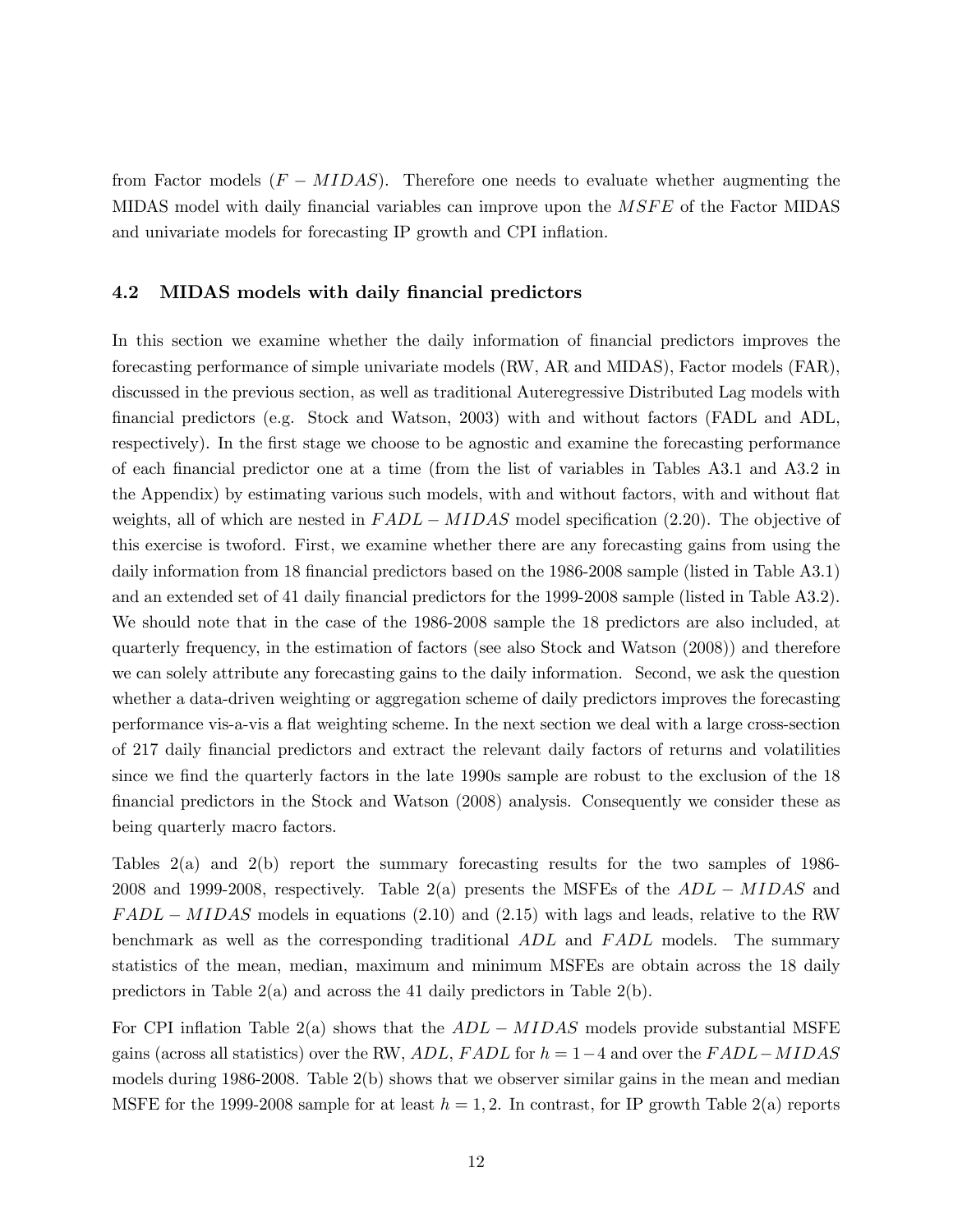that the  $FADL - MIDAS$  models provide forecast improvements over the RW,  $(F)ADL$  and  $ADL - MIDAS$  across all statistics and forecasting horizons  $h = 1 - 4$ . This result holds for the 1999-2008 period in Table 2(b) where we show that the (F)ADL−MIDAS model yields substantial forecast gains over the RW only for  $h = 2, 4$ , whereas for  $h = 1$  the  $ADL - MIDAS$  model is the best forecasting model across all statistics.

In general, for both CPI inflation and IP growth and both samples the  $(F)ADL - MIDAS$ specifications provide stronger forecasting gains for early horizons,  $h = 1, 2$ , vis-a-vis the (F)ADL, whereas for longer horizons of  $h = 4, 6, 8$  they perform as well as the traditional  $(F)ADL$  models. For IP growth in the shorter sample of 1999-2008 the relative gains of the ADL − MIDAS model vis-a-vis the traditional ADL model are superior across all statistics compared to the relative relative MSFE of FADL vis-a-vis FADL – MIDAS models.

Last but not least, in 1999-2008 we find that the  $(F)ADL - MIDAS$  models for forecasting IP growth for forecasting horizons longer than one year provide substantial forecasting gains over the traditional Factor models (*FAR*) as well as univariate MIDAS models (and AR and RW models). This evidence is robust across the mean and median MSFE over the 41 daily financial predictors. Similar but weaker results are obtained for the 18 daily financial predictors in the sample period 1986-2008 for IP growth (found in Table 2(a)). Furthermore, for CPI inflation we find similar but weaker results (compared to IP growth for the late 1990s sample) for the  $ADL - MIDAS$  model with daily financial predictors over the univariate MIDAS and  $FAR$  models for  $h = 1 - 4$ .

Tables 3(a) and 3(b) identify the best daily financial predictors over the samples of 1986-2008 and 1999-2008, respectively. It is important to mention that we consider other methods of capturing the daily financial information discussed in the paragraph below, it is nevertheless useful to acknowledge the daily financial predictors that yield the maximum MSFE over all models considered in the paper. For example, in Table 3(b) we refer to the relative MSFE of the  $(F)ADL-MIDAS$  models vis-a-vis the traditional  $(F)ADL$  models and highlight the best three daily predictors for each forecasting horizon,  $h = 1, 2, 4$ . For forecasting CPI inflation the best daily predictors are the Aaa, the crude oil returns, and the 10Year Treasury bond spread, Federal funds Futures and A2 P2 F2 minus AA commercial paper spread for both  $ADL-$  and  $(F)ADL- MIDAS$  models. For forecasting IP growth some of the best daily predictors are the Federal Funds futures, the 6 month Treasury bill, the 1 year treasury bond rate and the crude oil futures. Table 3(b) also lists the best daily financial predictors found in the 1986-2008 sample in order to compare these with the three best predictors listed in (1)-(3) during 1999-2008. The interesting result is that crude oil returns, the 10 year treasury bond spread and the 1 year tbill are among the best predictors in both samples and that new daily financial variables appear to yield improved forecast gains.

The above simple analysis provides strong results for  $(F)ADL - MIDAS$  suggesting that daily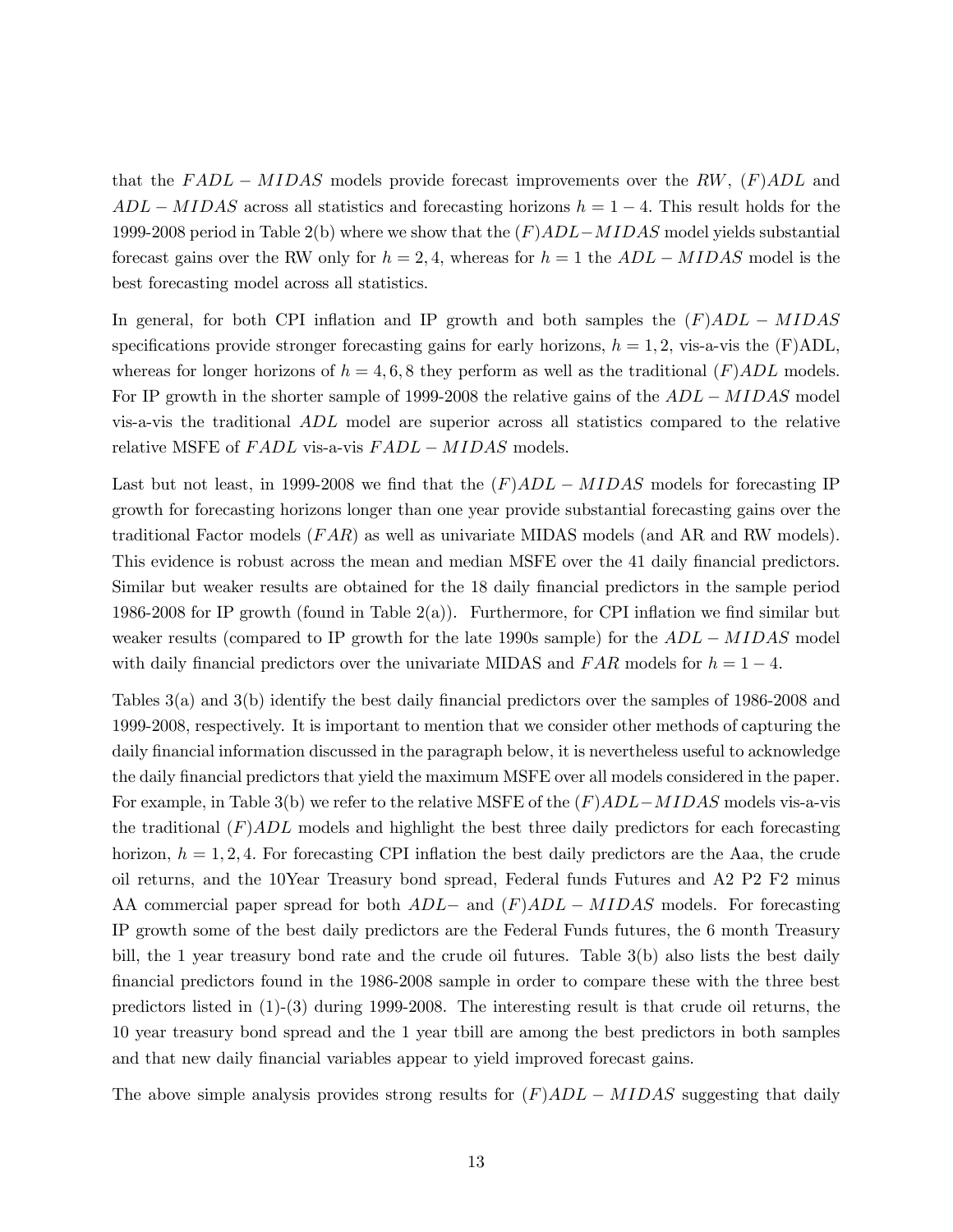financial variables can improve macroeconomic forecasts over different horizons. Therefore, we consider two alternative but complementary methods for further investigating the above result. First, we employ a model averaging approach to deal with the problem of model uncertainty due to model specification and choice of daily financial predictors. We also compare our results from this approach with various forecast combination methods. Second, we summarize the information of a larger cross-section of daily predictors by constructing daily financial factors and investigating their forecasting performance along with quarterly macro factors.

- Results on Model Averaging and Forecast Combination: To be added -

## 5 Daily Financial Factors

The above analysis shows that (i) daily financial variables provide substantial gains for forecasting key macroeconomic variables over and above those obtained using quarterly factors and (ii) optimally filtering daily financial information using the data dependent weighting scheme of MIDAS models improves forecasts vis-a-vis the flat weighting scheme of traditional (F)ADL models. A complementary method to evaluate these results is to re-estimate the quarterly factors of Stock and Watson (2008) without the 18 financial variables considered in their analysis and examine whether excluding such information on monthly financial variables worsens the predictions. Such a result would be interpreted as equivalent to the fact that financial variables play a significant role in the extraction of quarterly factors which thereby can lead to prediction gains. This method is similar to Forni, Hallin, Lippi, and Reichlin (2003) applied to forecasting the euro area inflation and real economic activity. However, it should be pointed that applying the Forni et al. method essentially evaluates the role of monthly or quarterly (instead of daily) financial variables in quarterly factors and forecasts, whereas our approach can not only handle this, but also emphasizes that there is useful prediction information in daily financial variables once they are optimally filtered. We find that estimation of the quarterly factors with and without the 18 monthly financial variables (listed in Table A3, Panel A) for the sample 1999-2008 yields the same number of common principal components chosen by ICP1 and ICP2 and also the two factors (chosen by ICP1) are almost equivalent (with sample correlation of 0.996 for the first factor with and without the 18 financial series and sample correlation of 0.973 for the second factor, respetively). Therefore one interpretation of the quarterly factors for the sample 1999-2008 based on the Stock and Watson (2008) panel of variables and method, is that they are dominated by the macro information which we therefore label as being the two quarterly macro factors. Synthesizing this result with the analysis in the previous section on the forecasting gains of daily financial series when included one at a time, we proceed to construct daily financial factors based on a larger cross-section set of 217 daily financial series. Consequently, the first objective is to examine whether a MIDAS forecasting model based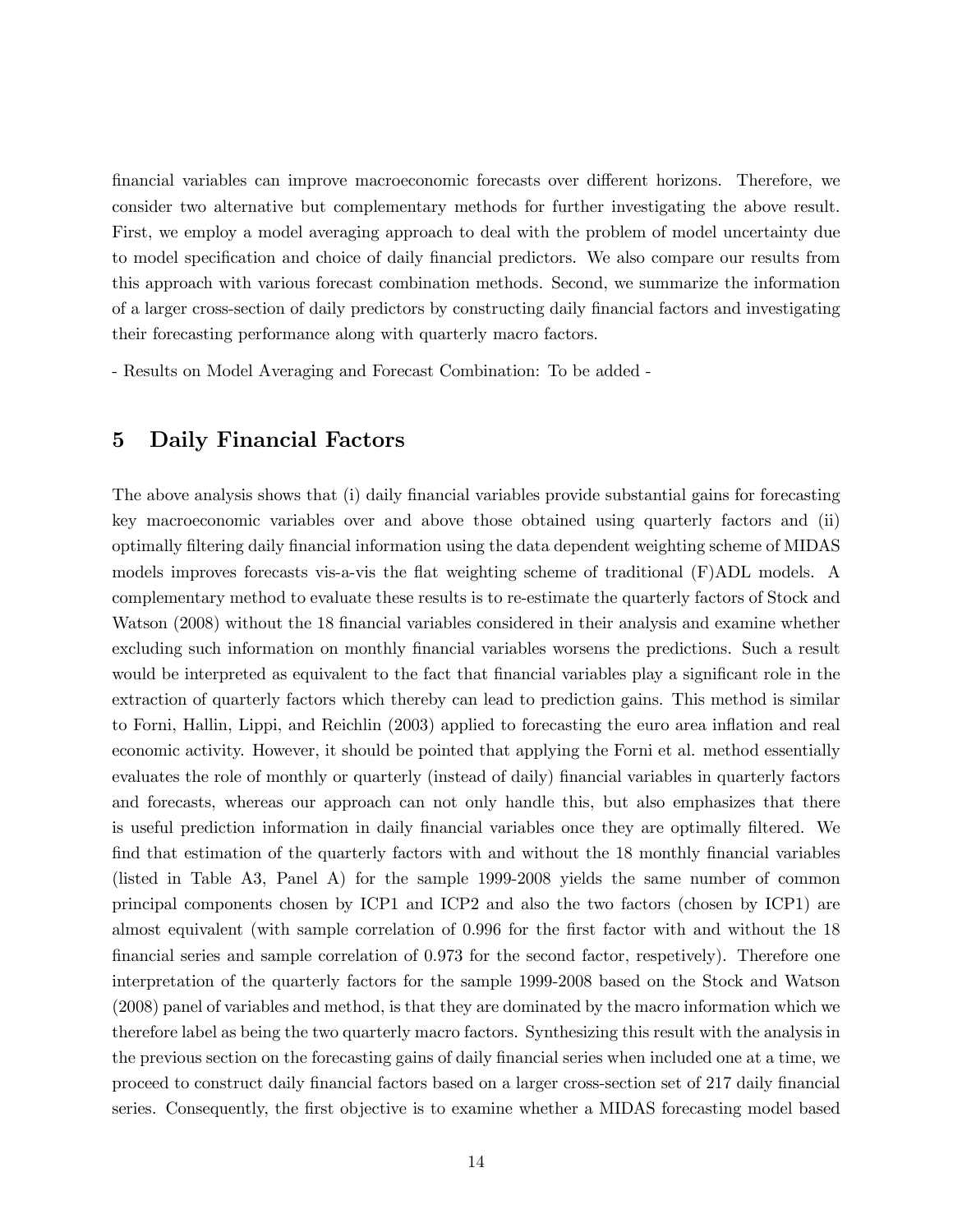on quarterly macro factors and daily financial factors improves macroeconomic forecasts and to compare this approach with the forecast combination and model averaging methods in the previous section. The second objective is to construct common factors based on the daily returns and daily volatilities of financial variables which can be used to evaluate their predictive performance but can also be useful in addressing other interesting questions in the literature.

- To be completed -

## 6 Conclusion

- To be completed -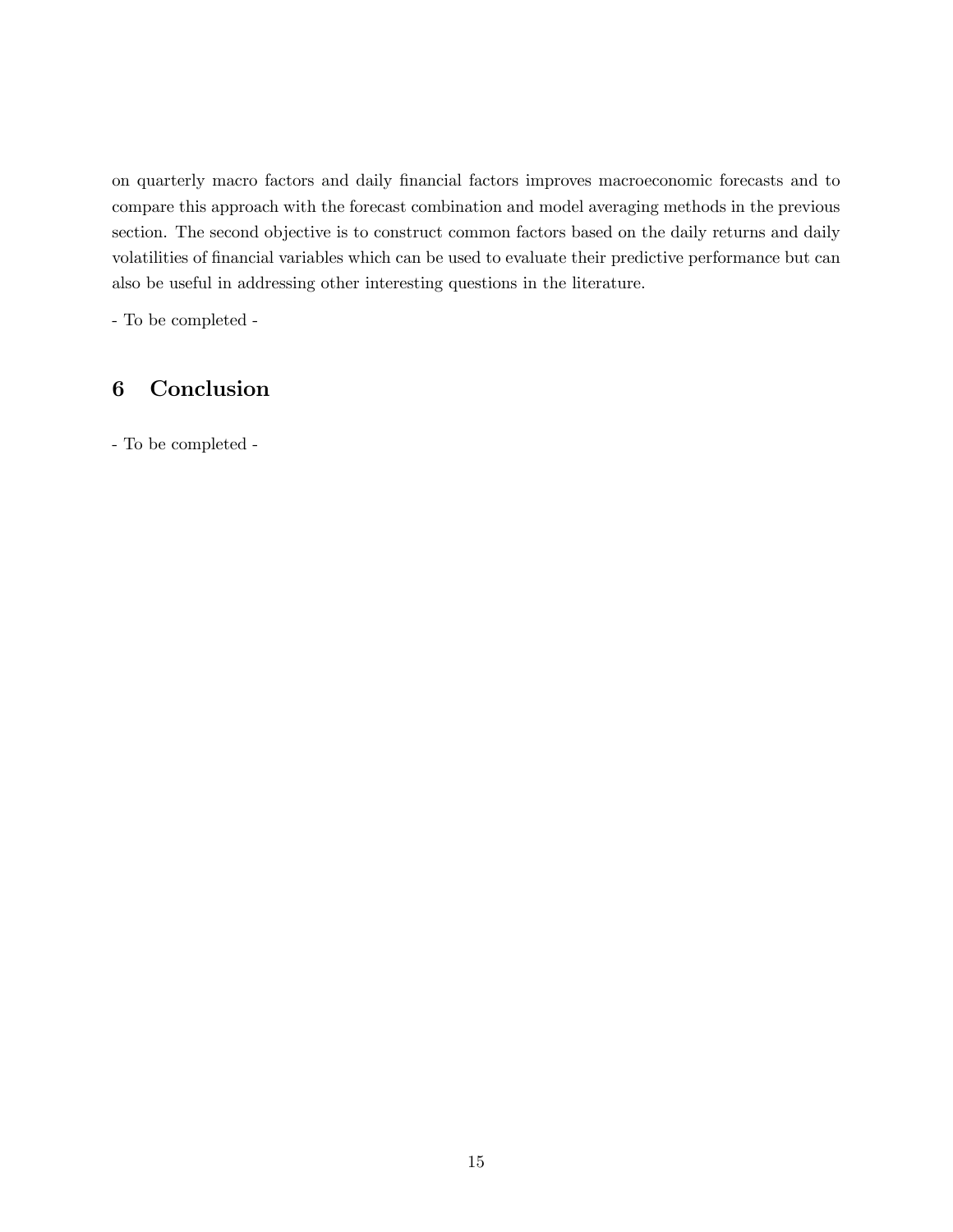## References

- [1] Andreou, E., E. Ghysels, and A. Kourtellos, (2009), Regression Models with Mixed Sampling Frequencies, Journal of Econometrics, (forthcoming).
- [2] Bai J.,(2003), Inferential theory for factor models of large dimensions, Econometrica 135-171.
- [3] Bai, J., and S. Ng (2002), Determining the number of factors in approximate factor models, Econometrica, 191-221.
- [4] Clements, M. P. and A. B. Galv˜ao (2008a), Macroeconomic Forecasting with Mixed Frequency Data: Forecasting US output growth and inflation, Journal of Business and Economic Statistics, 26, 546-554.
- [5] Clements, M. P. and A. B. Galvão (2008b), Forecasting US output using Leading Indicators: An Appraisal using MIDAS models, *Journal of Applied Econometrics* (forthcoming).
- [6] Forni, M., M. Hallin, M. Lippi, and L. Reichlin, (2000), The generalized dynamic-factor model: Identi cation and estimation, Review of Economics and Statistics 82, 540-554.
- [7] Forni M., M. Hallin, M. Lippi and L. Reichlin (2003), Do financial variables help forecasting inflation and real activity in the euro area?, Journal of Monetary Economics, 1243-1255.
- [8] Forni M., M. Hallin, M. Lippi and L. Reichlin (2005), The generalized dynamic factor model, Journal of the American Statistical Association, 100, 830-840.
- [9] Galvão (2006), Changes in Predictive Ability with Mixed Frequency Data, Discussion Paper, Queen Mary.
- [10] Ghysels, E., P. Santa-Clara, and R. Valkanov (2006a), Predicting Volatility: Getting the Most out of Return Data Sampled at Different Frequencies, Journal of Econometrics, 131, 59-95.
- [11] Ghysels, E., A. Sinko, and R. Valkanov (2006b), MIDAS Regressions: Further Results and New Directions, Econometric Reviews, 26, 53-90.
- [12] Ghysels, E., and R. Valkanov (2009), Granger Causality Tests with Mixed Data Frequencies, Work in Progress.
- [13] Ghysels, E., and J. Wright, (2008), Forecasting Professional Forecasters, Journal of Business and Economic Statistics, (forthcoming).
- [14] Giannone, D., L. Reichlin, and D. Small, (2008), Nowcasting: The real-time informational content of macroeconomic data, Journal of Monetary Economics 55, 665-676.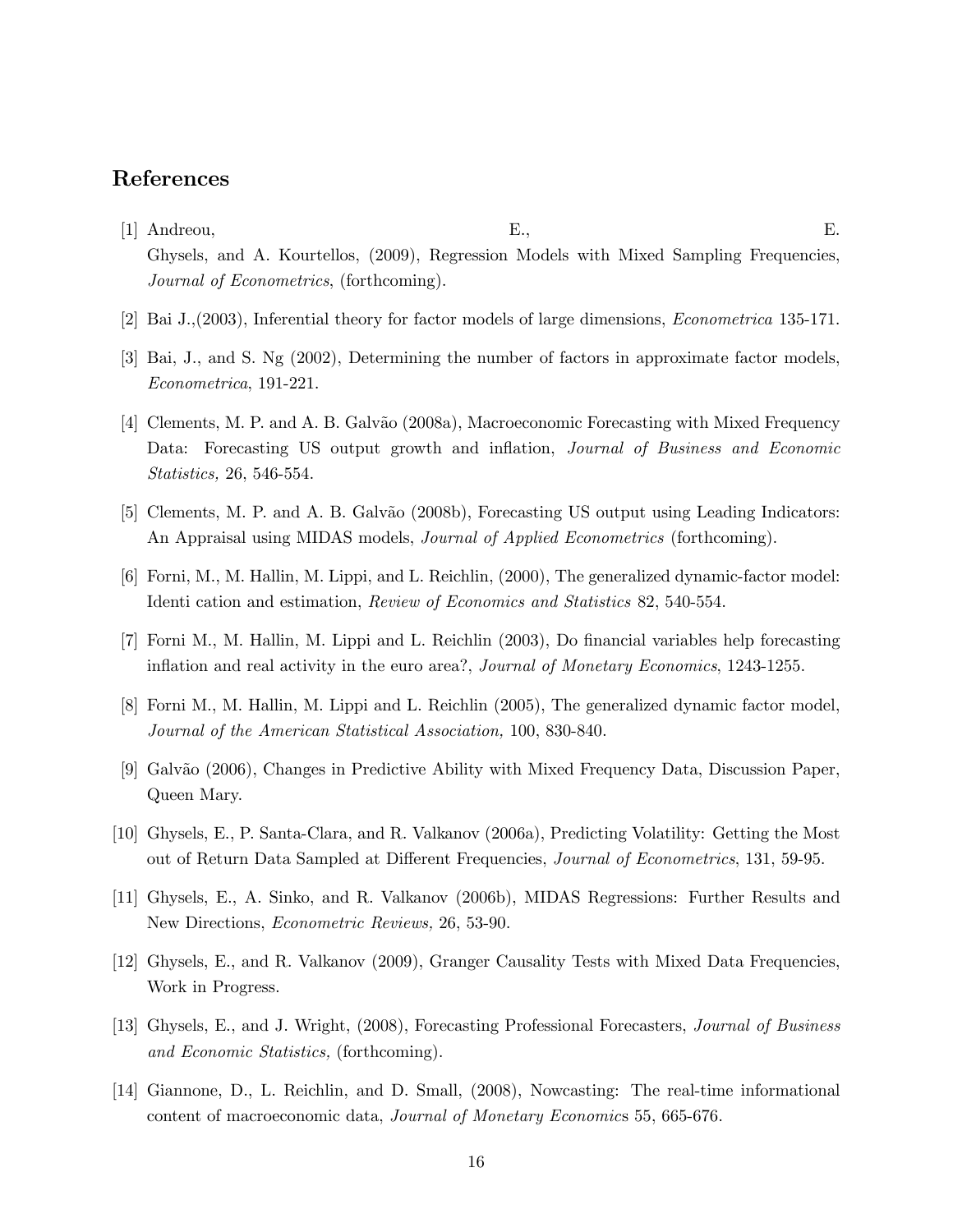- [15] Hamilton, J.D., (2008), Daily Monetary Policy Shocks and the Delayed Response of New Home Sales, Journal of Monetary Economics, 55, 1171-1190.
- [16] Marcellino, M., C. Schumacher, and V. Salasco, (2008), Factor-MIDAS for now-and forecasting with ragged-edge data: a model comparison for German GDP, Discussion Paper, Deutsche Bundesbank.
- [17] Sensier M. and D van Dijk, (2004), Testing for Volatility Changes in US Macroeconomic Time Series, The Review of Economics and Statistics, 86(3), 833-839.
- [18] Stock, J.H., and M.W. Watson, (1989), New indexes of coincident and leading economic indicators, NBER macroeconomics annual 351-394.
- [19] Stock, J.H., and M.W. Watson (2002), Macroeconomic forecasting using diffusion indexes, Journal of Business and Economic Statistics 20:147-162.
- [20] Stock, J. H., and M. Watson (2003), Forecasting Output and Inflation: The Role of Asset Prices, Journal of Economic Literature 41, 788-162.
- [21] Stock, J. H., and M. Watson (2007), Why has US in ation become harder to forecast?, Journal of Money, Banking and Credit, 39, 1.
- [22] Stock J.H. and M.W. Watson, (2008), Forecasting in Dynamic Factor Models Subject to Structural Instability, in The Methodology and Practice of Econometrics, A Festschrift in Honour of Professor David F. Hendry, Jennifer Castle and Neil Shephard (eds), Oxford: Oxford University Press.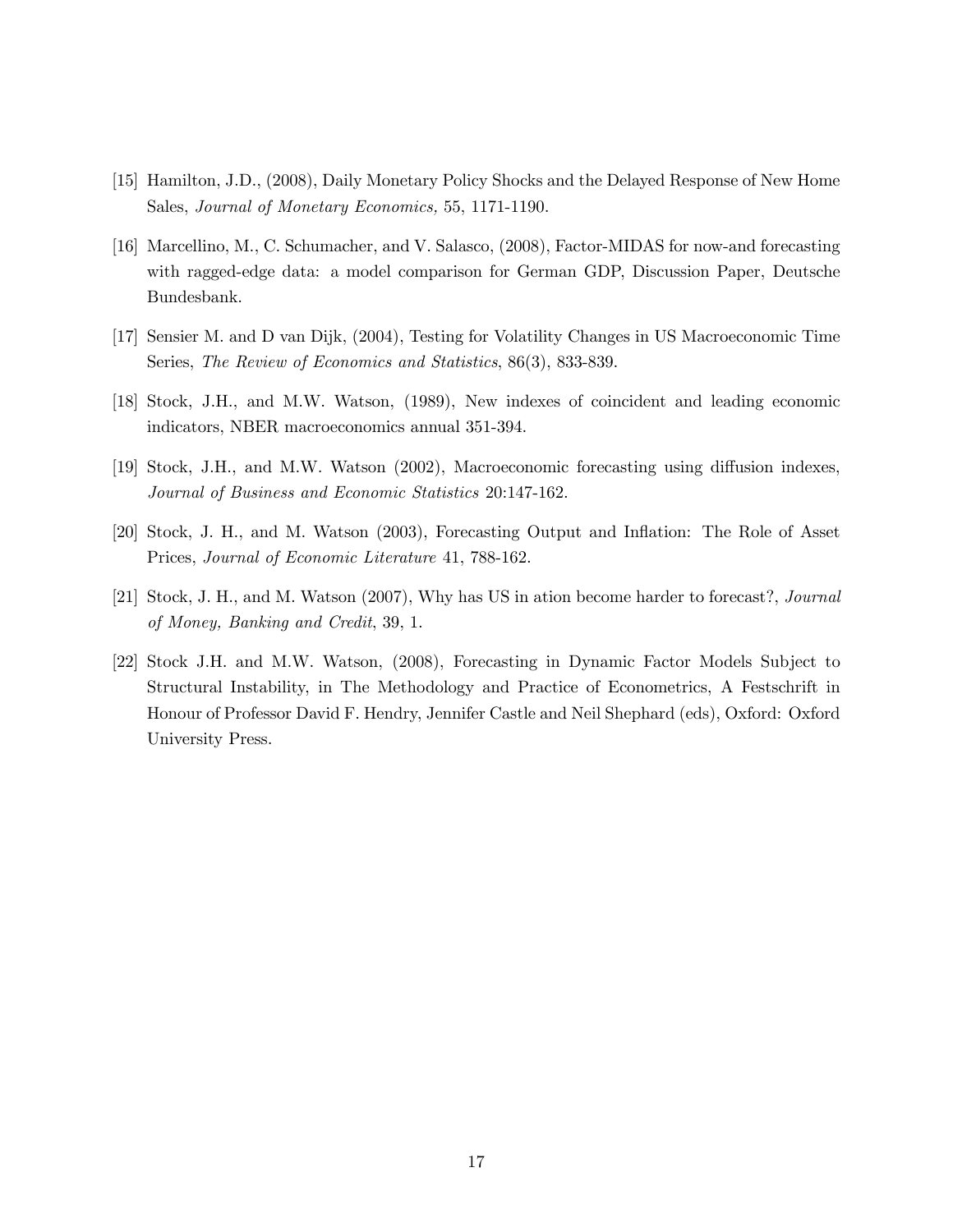## Appendix A

Tables A1-A3 list the short name of each series, its mnemonic (the series label used in the source database), the transformation applied to the series, and a brief data description. The transformation codes in Tables A1-A3 are defined below, along with the h-period ahead version of the variable used in the direct forecasting regressions. We let  $Y_t$  denote the original (native) untransformed series.

|                            | $Code$ Transformation $h-quarter \ ahead$ variable                                |
|----------------------------|-----------------------------------------------------------------------------------|
| 1 $X_t = Y_t$              | $X_t^{(h)} = Y_{t+h}$                                                             |
| 2 $X_t = \Delta Y_t$       | $X_t^{(h)} = Y_{t+h} - Y_t$                                                       |
| 3 $X_t = \Delta^2 Y_t$     | $X_t^{(h)} = h^{-1} \sum_{i=1}^h \Delta Y_{t+h-j} - \Delta Y_t$                   |
| $4$ $X_t = \ln Y_t$        | $X_t^{(h)} = \ln Y_{t+h}$                                                         |
| 5 $X_t = \Delta \ln Y_t$   | $X_t^{(h)} = \ln Y_{t+h} - \ln Y_t$                                               |
| 6 $X_t = \Delta^2 \ln Y_t$ | $X_t^{(h)} = h^{-1} \sum_{i=1}^h \Delta \ln Y_{t+h-j} - \Delta \ln Y_t$           |
|                            | 7 $X_t = 400\Delta \ln Y_t \ln X_t^{(h)} = \frac{400}{h} (\ln Y_{t+h} - \ln Y_t)$ |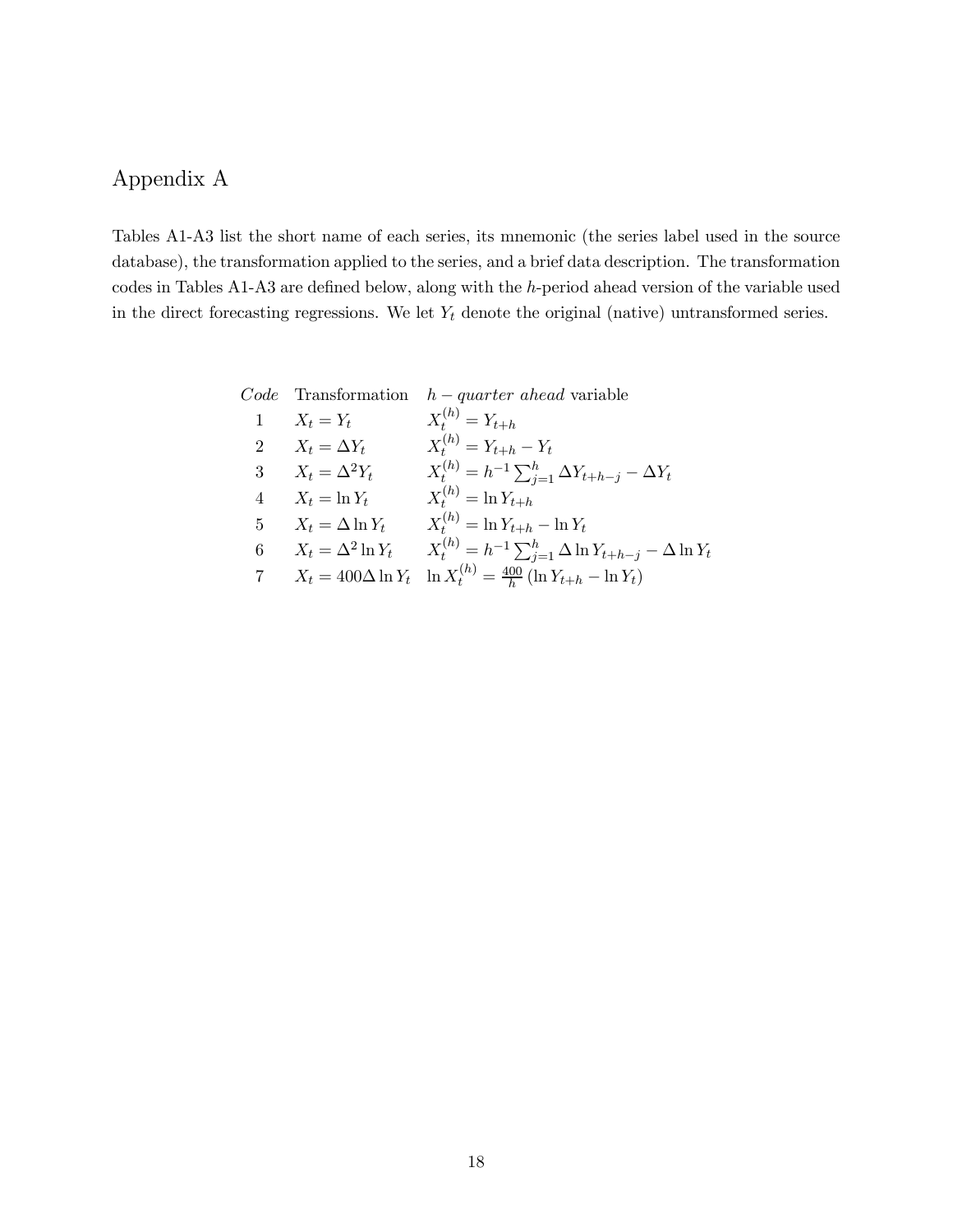|                  | Lags and Leads and Sample 1986-2008 |                |                |          |      |              |                |                |                 |          |
|------------------|-------------------------------------|----------------|----------------|----------|------|--------------|----------------|----------------|-----------------|----------|
|                  |                                     |                | CPI Inflation  |          |      | IP growth    |                |                |                 |          |
| Forecast Horizon | 1                                   | $\overline{2}$ | $\overline{4}$ | 6        | 8    | $\mathbf{1}$ | $\overline{2}$ | $\overline{4}$ | $6\phantom{.}6$ | 8        |
| RW               | 1.59                                | 1.27           | 1.11           | 0.91     | 0.72 | 3.66         | 3.44           | 3.05           | 2.68            | 2.51     |
| RW/MIDAS         |                                     |                |                |          |      |              |                |                |                 |          |
| mean             | 1.85                                | 1.43           | $1.36\,$       | 1.11     | 0.95 | 4.07         | 2.15           | 1.37           | 1.23            | 1.15     |
| median           | 1.84                                | 1.39           | $1.37\,$       | $1.13\,$ | 1.00 | 4.14         | 2.18           | 1.42           | 1.29            | 1.21     |
| max              | 2.06                                | 1.59           | 1.49           | 1.15     | 1.28 | 4.21         | 2.20           | 1.46           | 1.30            | 1.23     |
| min              | 1.71                                | 1.35           | 1.27           | 1.02     | 0.72 | 3.54         | 1.94           | 1.06           | 0.85            | 0.78     |
| AR/MIDAS         |                                     |                |                |          |      |              |                |                |                 |          |
| mean             | 1.53                                | 1.02           | 1.06           | 0.98     | 0.97 | 1.69         | 1.24           | 1.04           | 0.98            | 1.02     |
| median           | 1.54                                | 0.99           | 1.06           | 0.99     | 1.00 | 1.71         | 1.23           | 1.08           | 1.03            | 1.06     |
| max              | 1.66                                | 1.12           | 1.15           | 1.00     | 1.28 | 1.67         | 1.24           | 1.09           | 1.02            | $1.03\,$ |
| min              | 1.44                                | 0.99           | 1.01           | 0.93     | 0.77 | 1.55         | 1.19           | 0.82           | 0.69            | 0.78     |
| $RW/F-MIDAS$     |                                     |                |                |          |      |              |                |                |                 |          |
| mean             | 1.55                                | 1.18           | 1.06           | 0.87     | 0.67 | 3.56         | 1.80           | 1.30           | 1.10            | 0.91     |
| median           | 1.60                                | 1.19           | $1.04\,$       | 0.90     | 0.67 | 3.15         | 1.67           | 1.25           | 1.15            | 0.94     |
| max              | 1.79                                | 1.39           | 1.49           | 1.10     | 0.84 | 4.50         | 2.39           | 1.64           | 1.36            | 1.20     |
| min              | 1.11                                | 0.85           | 0.55           | 0.42     | 0.32 | 2.23         | 1.24           | 1.04           | 0.75            | 0.63     |
| $FAR/F-MIDAS$    |                                     |                |                |          |      |              |                |                |                 |          |
| mean             | 1.39                                | 1.03           | 1.01           | 0.94     | 0.86 | 1.48         | 1.10           | 0.99           | 0.97            | 1.03     |
| median           | 1.39                                | 1.04           | 0.99           | 0.97     | 0.93 | 1.27         | 0.97           | 1.00           | 1.00            | 1.08     |
| max              | 1.50                                | 1.12           | 1.23           | 1.04     | 0.79 | 1.62         | 1.21           | 1.06           | 1.01            | 1.01     |
| min              | 1.12                                | 0.83           | 0.60           | 0.55     | 0.56 | 1.20         | 1.00           | 0.95           | 0.87            | 0.91     |

Table 1(a): MSFE Comparisons of MIDAS models with Univariate and Traditional Factor Models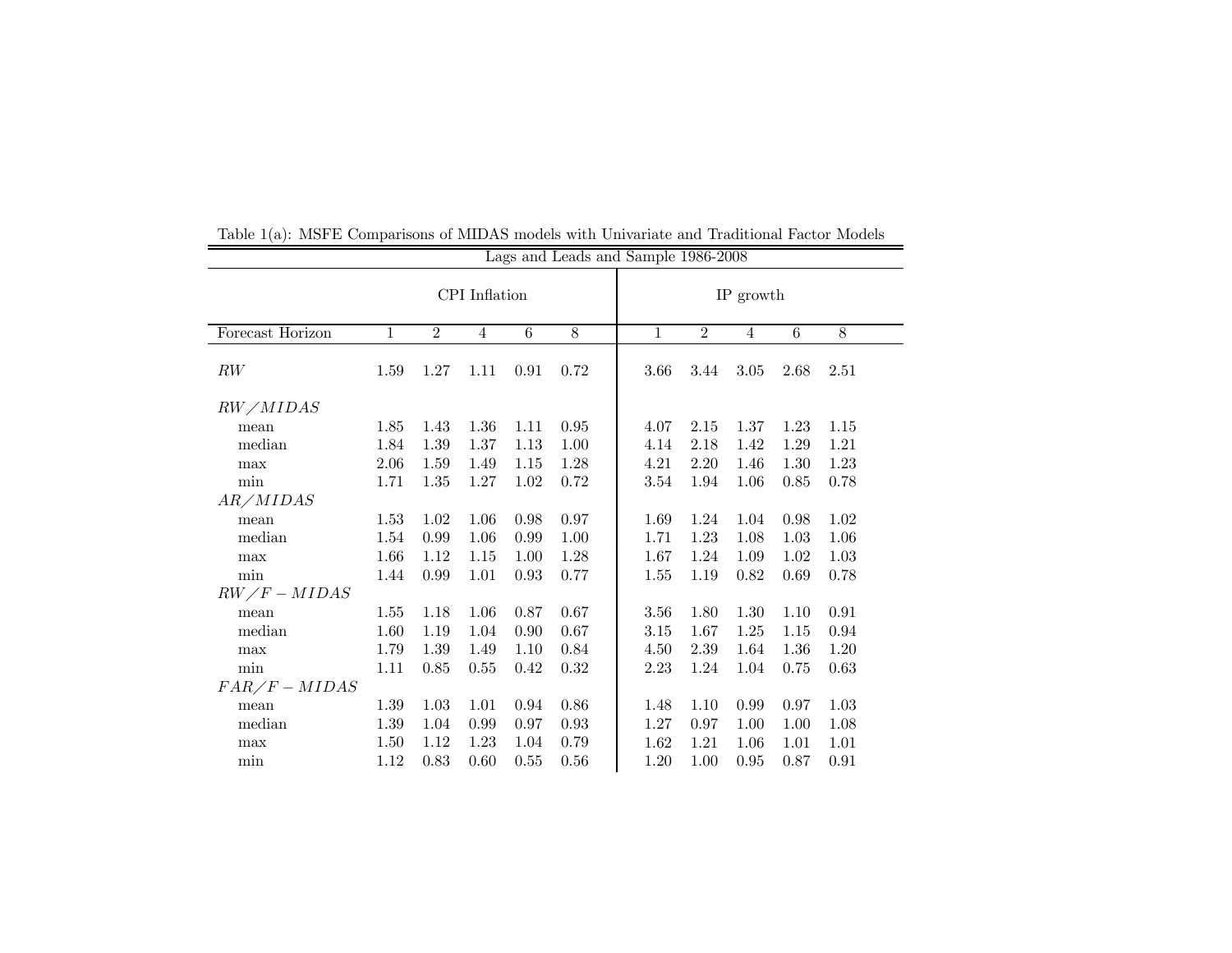|                  |               |                | Lags and Leads and Sample 1999-2008 |  |  |              |                |                |  |  |
|------------------|---------------|----------------|-------------------------------------|--|--|--------------|----------------|----------------|--|--|
|                  | CPI Inflation |                |                                     |  |  | IP growth    |                |                |  |  |
| Forecast Horizon | $\mathbf{1}$  | $\overline{2}$ | $\overline{4}$                      |  |  | $\mathbf{1}$ | $\overline{2}$ | $\overline{4}$ |  |  |
| RW               | 1.92          | 1.58           | 1.33                                |  |  | 2.11         | 2.85           | 3.04           |  |  |
| RW/MIDAS         |               |                |                                     |  |  |              |                |                |  |  |
| mean             | 2.08          | 1.15           | 0.92                                |  |  | 4.64         | 1.68           | 0.80           |  |  |
| median           | 2.26          | 1.18           | 0.97                                |  |  | 5.46         | 1.91           | 0.86           |  |  |
| max              | 2.29          | 1.43           | 1.11                                |  |  | 5.85         | 1.91           | 0.96           |  |  |
| min              | 1.29          | 0.70           | 0.38                                |  |  | 0.62         | 0.45           | 0.23           |  |  |
| AR/MIDAS         |               |                |                                     |  |  |              |                |                |  |  |
| mean             | 2.03          | 1.09           | 0.93                                |  |  | 1.96         | 1.21           | 0.85           |  |  |
| median           | 2.22          | 1.13           | 0.98                                |  |  | 2.34         | 1.38           | $\rm 0.91$     |  |  |
| max              | 2.16          | 1.28           | 1.11                                |  |  | 2.36         | 1.35           | 1.00           |  |  |
| min              | 1.29          | 0.70           | 0.40                                |  |  | 0.27         | 0.33           | 0.26           |  |  |
| $RW/F-MIDAS$     |               |                |                                     |  |  |              |                |                |  |  |
| mean             | 1.18          | 0.82           | 0.85                                |  |  | 2.08         | 1.52           | 0.81           |  |  |
| median           | 0.82          | 0.76           | 0.93                                |  |  | 2.21         | 1.80           | 0.56           |  |  |
| max              | 2.07          | 1.17           | 1.01                                |  |  | 4.55         | 2.14           | 1.48           |  |  |
| min              | 0.64          | 0.62           | 0.43                                |  |  | 0.99         | 0.74           | 0.24           |  |  |
| $FAR/F-MIDAS$    |               |                |                                     |  |  |              |                |                |  |  |
| mean             | 1.45          | 1.04           | 0.86                                |  |  | 1.25         | 1.11           | 0.88           |  |  |
| median           | 1.01          | 1.04           | 0.99                                |  |  | 1.19         | 1.01           | 0.51           |  |  |
| max              | 2.07          | 1.06           | 0.75                                |  |  | 1.63         | 0.96           | 1.00           |  |  |
| min              | 1.23          | 1.19           | 0.57                                |  |  | 0.94         | 1.12           | 0.59           |  |  |

Table 1(b): MSFE Comparisons of MIDAS models with Univariate and Traditional Factor Models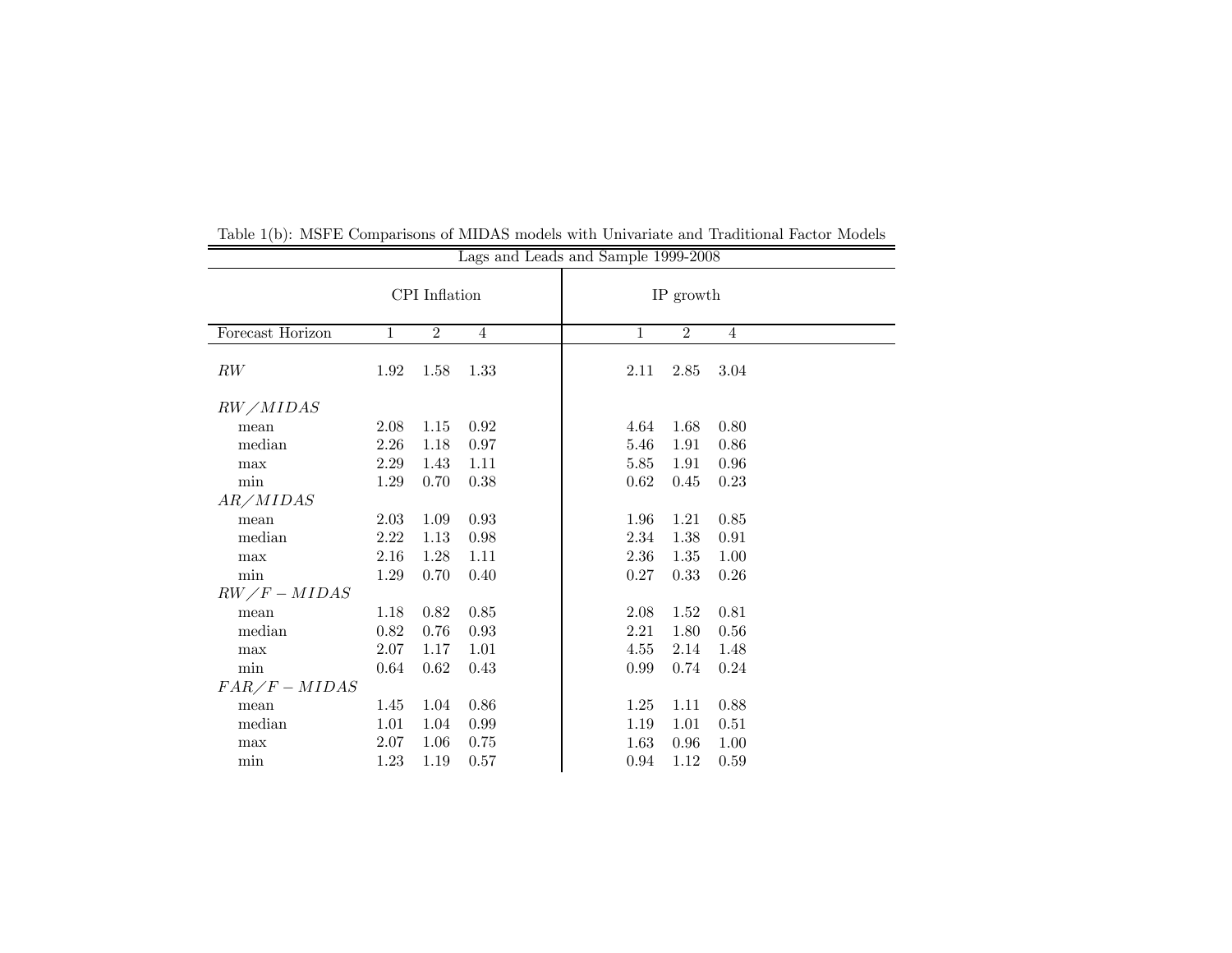|                   | Lags and Leads and Sample 1986-2008 |                |                |                 |      |              |                  |                |      |      |  |
|-------------------|-------------------------------------|----------------|----------------|-----------------|------|--------------|------------------|----------------|------|------|--|
|                   |                                     |                | CPI Inflation  |                 |      | IP growth    |                  |                |      |      |  |
| Forecast Horizon  | 1                                   | $\overline{2}$ | $\overline{4}$ | $6\phantom{.}6$ | 8    | $\mathbf{1}$ | $\boldsymbol{2}$ | $\overline{4}$ | 6    | 8    |  |
| $RW/ADL-MIDAS$    |                                     |                |                |                 |      |              |                  |                |      |      |  |
| mean              | 1.88                                | 1.61           | 1.51           | 1.17            | 0.99 | 4.30         | 2.33             | 1.50           | 1.31 | 1.21 |  |
| median            | 1.83                                | 1.59           | 1.51           | 1.18            | 1.01 | 4.27         | 2.26             | 1.46           | 1.34 | 1.21 |  |
| max               | 2.21                                | 2.01           | 1.74           | 1.36            | 1.20 | 4.80         | 2.89             | 1.80           | 1.57 | 1.57 |  |
| min               | 1.76                                | 1.42           | 1.26           | 0.98            | 0.72 | 3.94         | 2.07             | 0.95           | 0.72 | 0.54 |  |
| $RW/FADL-MIDAS$   |                                     |                |                |                 |      |              |                  |                |      |      |  |
| mean              | 1.82                                | 1.41           | 1.34           | 1.01            | 1.09 | 4.60         | 2.51             | 1.67           | 1.34 | 1.19 |  |
| median            | 1.78                                | 1.39           | 1.30           | 1.06            | 1.07 | 4.59         | 2.37             | 1.61           | 1.39 | 1.20 |  |
| max               | 2.31                                | 1.91           | 1.68           | 1.45            | 1.65 | 5.22         | 3.13             | 1.87           | 1.75 | 1.87 |  |
| $\min$            | 1.67                                | 1.30           | 1.14           | 0.87            | 0.70 | 3.87         | 2.17             | 1.33           | 0.84 | 0.63 |  |
| $ADL/ADL-MIDAS$   |                                     |                |                |                 |      |              |                  |                |      |      |  |
| mean              | 1.52                                | 1.17           | 1.19           | 1.04            | 1.04 | 1.66         | 1.21             | 1.03           | 1.03 | 1.01 |  |
| median            | 1.50                                | 1.16           | 1.19           | 1.05            | 1.03 | 1.62         | 1.21             | 1.03           | 1.03 | 1.02 |  |
| max               | 1.76                                | 1.49           | 1.27           | 1.18            | 1.12 | 1.79         | 1.30             | 1.13           | 1.07 | 1.08 |  |
| min               | 1.45                                | 1.03           | 1.02           | 0.98            | 0.98 | 1.48         | 1.07             | 0.92           | 0.97 | 0.94 |  |
| $FADL/FADL-MIDAS$ |                                     |                |                |                 |      |              |                  |                |      |      |  |
| mean              | 1.55                                | 1.19           | 1.16           | 1.07            | 1.01 | 1.57         | 1.18             | 1.01           | 1.00 | 1.00 |  |
| median            | 1.53                                | 1.18           | 1.17           | 1.05            | 1.00 | 1.60         | 1.20             | 1.03           | 1.00 | 1.00 |  |
| max               | 1.66                                | 1.42           | 1.30           | 1.29            | 1.07 | 1.83         | 1.31             | 1.08           | 1.06 | 1.08 |  |
| min               | 1.45                                | 1.08           | 1.06           | 0.92            | 0.97 | 1.37         | 0.98             | 0.88           | 0.91 | 0.91 |  |

Table 2(a): MSFE Comparisons of MIDAS Models and Traditional Models using Daily Predictors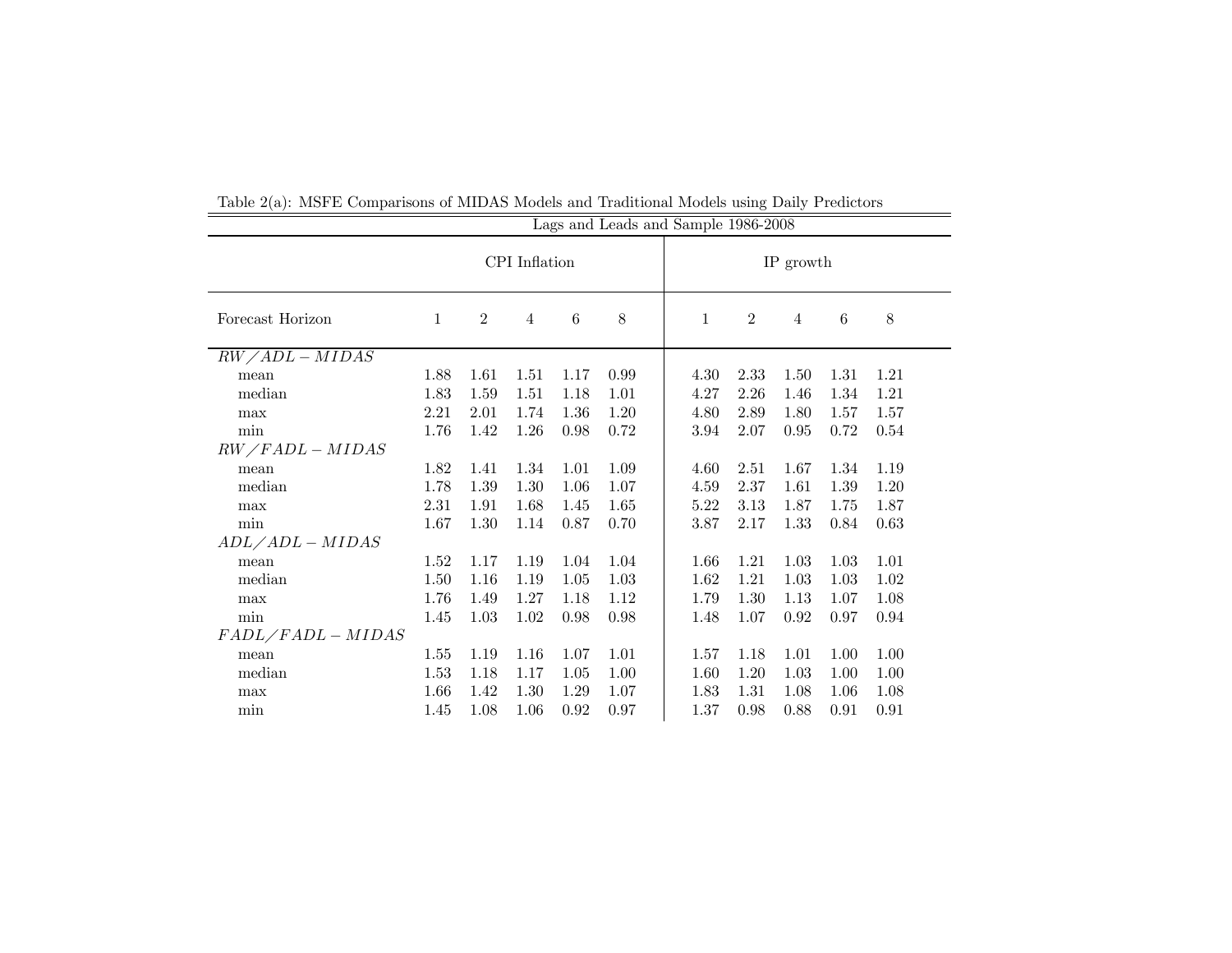|                   | Lags and Leads and Sample 1986-2008 |                |                |                                       |  |  |  |  |  |  |
|-------------------|-------------------------------------|----------------|----------------|---------------------------------------|--|--|--|--|--|--|
|                   | CPI Inflation                       |                |                | IP growth                             |  |  |  |  |  |  |
| Forecast Horizon  | $\mathbf{1}$                        | $\overline{2}$ | $\overline{4}$ | $\overline{2}$<br>$\overline{4}$<br>1 |  |  |  |  |  |  |
| $RW/ADL-MIDAS$    |                                     |                |                |                                       |  |  |  |  |  |  |
| mean              | 2.22                                | 1.53           | 1.08           | 5.26<br>1.73<br>2.06                  |  |  |  |  |  |  |
| median            | 2.11                                | 1.28           | 1.10           | 1.37<br>4.51<br>1.55                  |  |  |  |  |  |  |
| max               | 3.72                                | 4.80           | 1.54           | 15.82<br>4.99<br>7.45                 |  |  |  |  |  |  |
| min               | 1.58                                | 0.91           | 0.60           | 1.55<br>0.61<br>0.51                  |  |  |  |  |  |  |
| $RW/FADL-MIDAS$   |                                     |                |                |                                       |  |  |  |  |  |  |
| mean              | 1.69                                | 1.38           | 1.14           | 2.73<br>2.68<br>1.95                  |  |  |  |  |  |  |
| median            | 1.69                                | 1.07           | 1.02           | 2.83<br>1.90<br>1.93                  |  |  |  |  |  |  |
| max               | 2.45                                | 5.53           | 3.29           | 3.93<br>3.86<br>32.85                 |  |  |  |  |  |  |
| min               | 1.21                                | 0.82           | 0.74           | 1.36<br>0.73<br>0.59                  |  |  |  |  |  |  |
| $ADL/ADL-MIDAS$   |                                     |                |                |                                       |  |  |  |  |  |  |
| mean              | 1.86                                | 1.24           | 1.07           | 1.16<br>1.21<br>2.59                  |  |  |  |  |  |  |
| median            | 1.91                                | 1.21           | 1.07           | 1.12<br>2.03<br>1.21                  |  |  |  |  |  |  |
| max               | 2.28                                | 1.82           | 1.37           | 18.38<br>2.02<br>2.36                 |  |  |  |  |  |  |
| $\min$            | 1.27                                | 0.92           | 0.77           | 0.92<br>0.29<br>0.61                  |  |  |  |  |  |  |
| $FADL/FADL-MIDAS$ |                                     |                |                |                                       |  |  |  |  |  |  |
| mean              | $1.56\,$                            | 1.11           | 1.09           | 0.98<br>1.13<br>1.23                  |  |  |  |  |  |  |
| median            | 1.59                                | 1.08           | 1.02           | 1.02<br>1.07<br>1.15                  |  |  |  |  |  |  |
| max               | 1.91                                | 1.53           | 2.39           | 1.63<br>1.99<br>2.19                  |  |  |  |  |  |  |
| min               | 0.94                                | 0.95           | 0.85           | 0.61<br>0.7<br>0.54                   |  |  |  |  |  |  |

Table 2(b): MSFE Comparisons of MIDAS Models and Traditional Models using Daily Predictors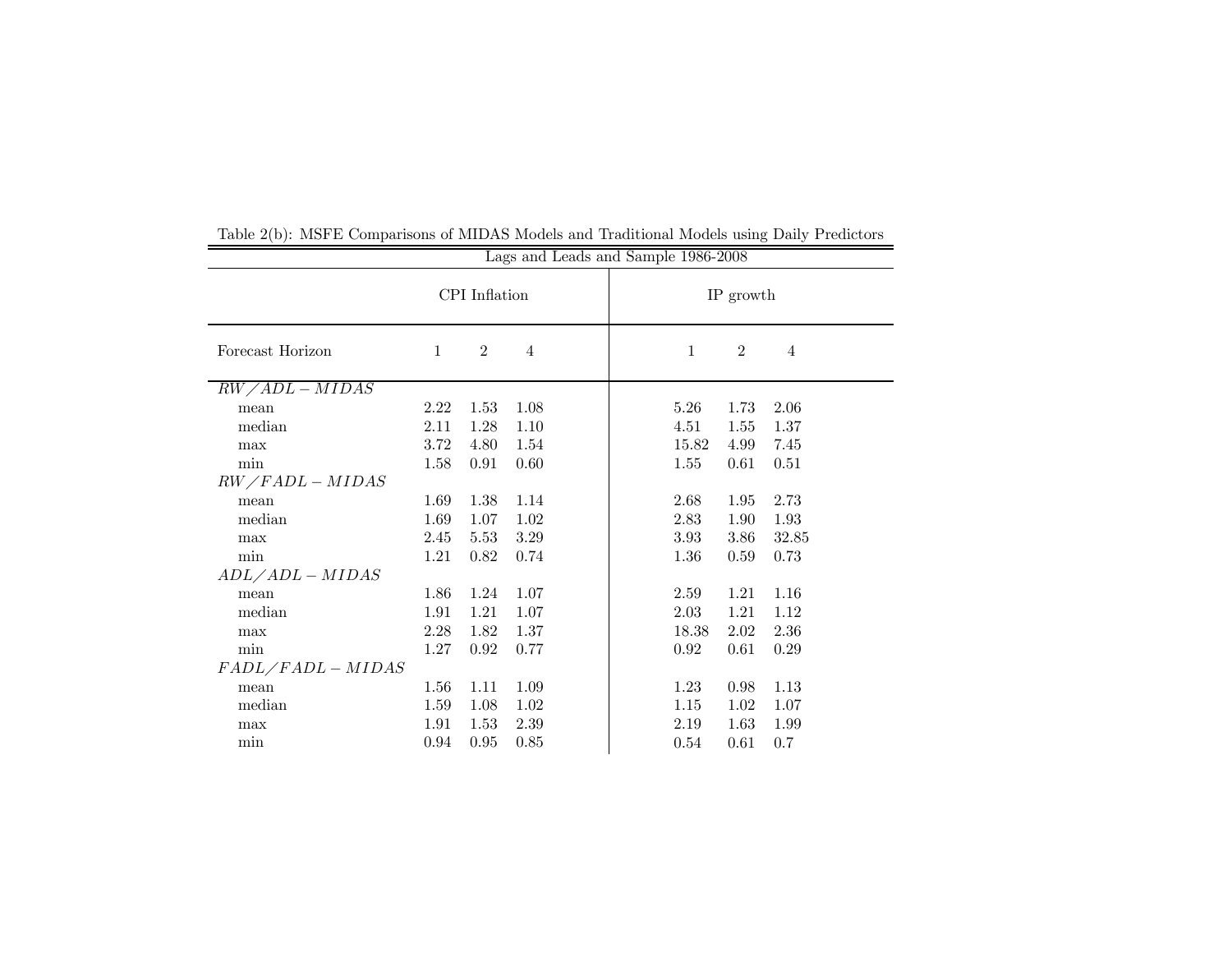|                        |                      | $ADL/ADL - MIDAS$ |      |      |          |               |                   | $FADL/FADL-MIDAS$   |      |      |      |      |      |
|------------------------|----------------------|-------------------|------|------|----------|---------------|-------------------|---------------------|------|------|------|------|------|
|                        | Forecast Horizon     |                   |      | 4    | 6        | 8             |                   | Forecast Horizon    |      |      | 4    | 6    | 8    |
|                        |                      |                   |      |      |          | CPI Inflation |                   |                     |      |      |      |      |      |
| $\left 1\right\rangle$ | 1Yr Tr bond          | 1.76              | 1.12 | 1.19 | 1.05     | 1.10          | $\left( 1\right)$ | Oil prices          | 1.66 | 1.18 | 1.14 | 1.00 | 0.97 |
| $\left( 2\right)$      | FX Japan             | 1.47              | 1.49 | 1.27 | 1.08     | 1.03          | (2)               | FX Japan            | 1.52 | 1.42 | 1.17 | 1.05 | 0.98 |
| (3)                    | 3mths Tbill          | 1.47              | 1.07 | 1.27 | 1.12     | 1.07          | (3)               | FX Canada           | 1.45 | 1.15 | 1.30 | 1.04 | 0.97 |
| (4)                    | FX Canada            | 1.48              | 1.15 | 1.18 | 1.17     | 1.12          | $\left( 4\right)$ | 10Yrs Tr bond       | 1.58 | 1.14 | 1.08 | 1.29 | 1.07 |
|                        |                      |                   |      |      |          |               | (5)               | 3 month Tbill       | 1.59 | 1.13 | 1.18 | 1.15 | 1.07 |
|                        |                      |                   |      |      |          |               |                   |                     |      |      |      |      |      |
|                        |                      |                   |      |      |          | IP growth     |                   |                     |      |      |      |      |      |
| $\left  \right $       | FedFunds rate        | 1.79              | 1.30 | 1.13 | $1.06\,$ | 1.03          | $\left( 1\right)$ | FX Effective        | 1.83 | 1.22 | 1.03 | 0.91 | 0.91 |
| $\left( 2\right)$      | Baa-10Yrs sprd       | 1.75              | 1.30 | 1.09 | 1.04     | 1.04          | (2)               | Baa-10Yrs sprd      | 1.64 | 1.31 | 1.08 | 1.05 | 1.08 |
| $\left( 3\right)$      | Oil Prices           | 1.71              | 1.22 | 1.09 | 1.07     | 1.02          | (3)               | 1Yr Trbond-FF sprd  | 1.39 | 1.21 | 1.08 | 1.03 | 1.02 |
| (4)                    | 10Yrs Trbond-FF sprd | 1.53              | 1.18 | 1.11 | 1.07     | 1.08          | $\left( 4\right)$ | 5Yrs Trbond-FF sprd | 1.39 | 1.21 | 1.08 | 1.03 | 1.02 |
|                        |                      |                   |      |      |          |               | (5)               | FX Japan            | 1.62 | 1.23 | 1.02 | 1.06 | 1.03 |
|                        |                      |                   |      |      |          |               |                   |                     |      |      |      |      |      |

Table 3(a): Identifying best predictors (lags and leads models) for the sample 1986-2008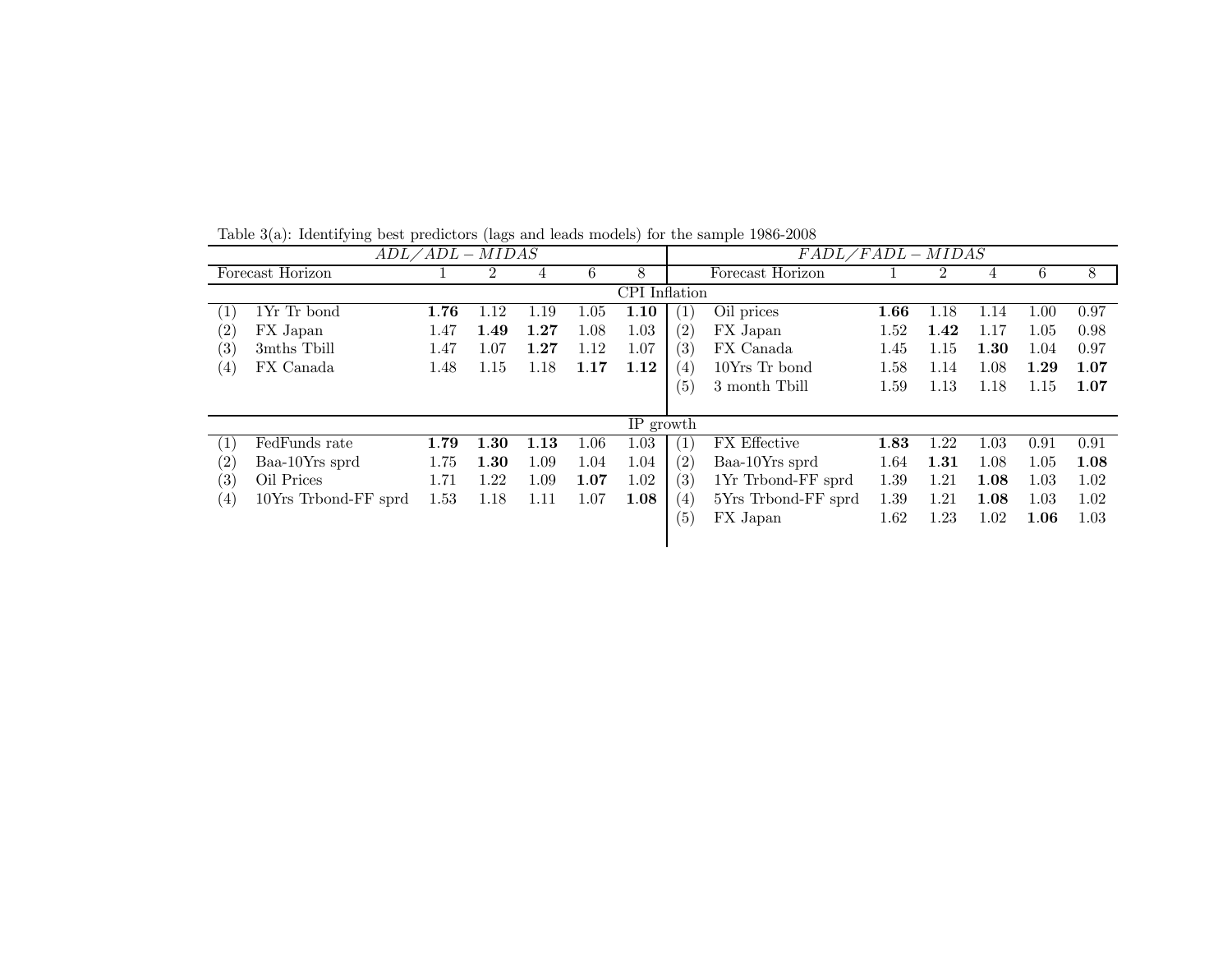|                   | $ADL \overline{/ADL - MIDAS}$ |       |                |                          | $FADL/ADL-MIDAS$  |                      |          |                          |                |  |
|-------------------|-------------------------------|-------|----------------|--------------------------|-------------------|----------------------|----------|--------------------------|----------------|--|
|                   | Forecast Horizon              |       | $\overline{2}$ | $\overline{4}$           |                   | Forecast Horizon     |          | $\overline{2}$           | $\overline{4}$ |  |
|                   |                               |       |                | CPI Inflation            |                   |                      |          |                          |                |  |
| $\left( 1\right)$ | Aaa                           | 2.28  | 1.20           | 1.13                     | $\left( 1\right)$ | FedFunds futures1    | 1.91     |                          |                |  |
| $\left( 2\right)$ | Oil Prices                    | 1.48  | 1.82           | 1.00                     | (2)               | Oil Prices           | 1.38     | 1.53                     | 1.21           |  |
| $\left( 3\right)$ | 10Yrs Tr bond-FF sprd         | 1.83  | 1.09           | 1.37                     | (3)               | A2 $P2$ $F2-AA$ sprd | 1.58     | 1.20                     | 2.39           |  |
| $\left( 4\right)$ | 1Yr Tr bond                   | 2.07  | 1.41           | $\overline{\phantom{m}}$ | $\left( 4\right)$ | FX Japan             | 1.34     | 1.22                     | 0.89           |  |
| $\left(5\right)$  | FX Japan                      | 1.77  | 1.14           | $\overline{\phantom{m}}$ | (5)               | FX Canada            | 1.43     | 1.29                     | 0.85           |  |
| (6)               | 3mths Tbill                   | 2.03  | 1.42           | $\overline{\phantom{m}}$ | (6)               | 10Yrs Tr bond        | 1.75     | $\overline{\phantom{0}}$ |                |  |
| (7)               | FX Canada                     | 1.27  | 1.19           | 1.10                     | (7)               | 3 month Tbill        | $1.56\,$ |                          |                |  |
|                   |                               |       |                |                          |                   |                      |          |                          |                |  |
|                   |                               |       |                | IP growth                |                   |                      |          |                          |                |  |
| (1)               | FedFunds futures1             | 18.38 | 1.43           | 0.29                     | $\left( 1\right)$ | 1Yr Trbond rate      | 2.19     | 0.63                     | 1.35           |  |
| $\left( 2\right)$ | FedFunds futures3             | 3.92  | 2.02           | 0.73                     | (2)               | FX UK returns        | 1.12     | 1.63                     | 1.64           |  |
| $\left( 3\right)$ | 6mths Tbill                   | 1.35  | 0.62           | 2.36                     | (3)               | Oil futures          | 1.12     | 1.04                     | 1.99           |  |
| $\left(4\right)$  | FedFunds rate                 | 3.10  | 1.05           | 1.49                     | $\left( 4\right)$ | <b>FX</b> Effective  | 0.68     | 1.10                     | 1.05           |  |
| $\left(5\right)$  | Baa-10Yrs sprd                | 1.50  | 0.61           | 0.67                     | (5)               | Baa-10Yrs sprd       | 1.10     | 0.90                     | 1.17           |  |
| $\left(6\right)$  | Oil Prices                    | 2.71  | 1.34           | 1.33                     | (6)               | 1Yr Trbond-FF sprd   | 1.68     | 0.61                     | 0.99           |  |
| (7)               | 3mths Tbill-FF sprd           | 2.03  |                | $\overline{\phantom{m}}$ | $\left( 7\right)$ | 5Yrs Trbond-FF sprd  | 1.68     | 0.61                     | 0.99           |  |
| $\left(8\right)$  | 10Yrs Trbond-FF sprd          | 2.56  | 1.46           |                          | (8)               | FX Japan             | 1.41     | 1.01                     | 1.02           |  |
|                   |                               |       |                |                          |                   |                      |          |                          |                |  |

Table 3(b): Identifying best predictors (leads and lags models) for the sample 1999-2008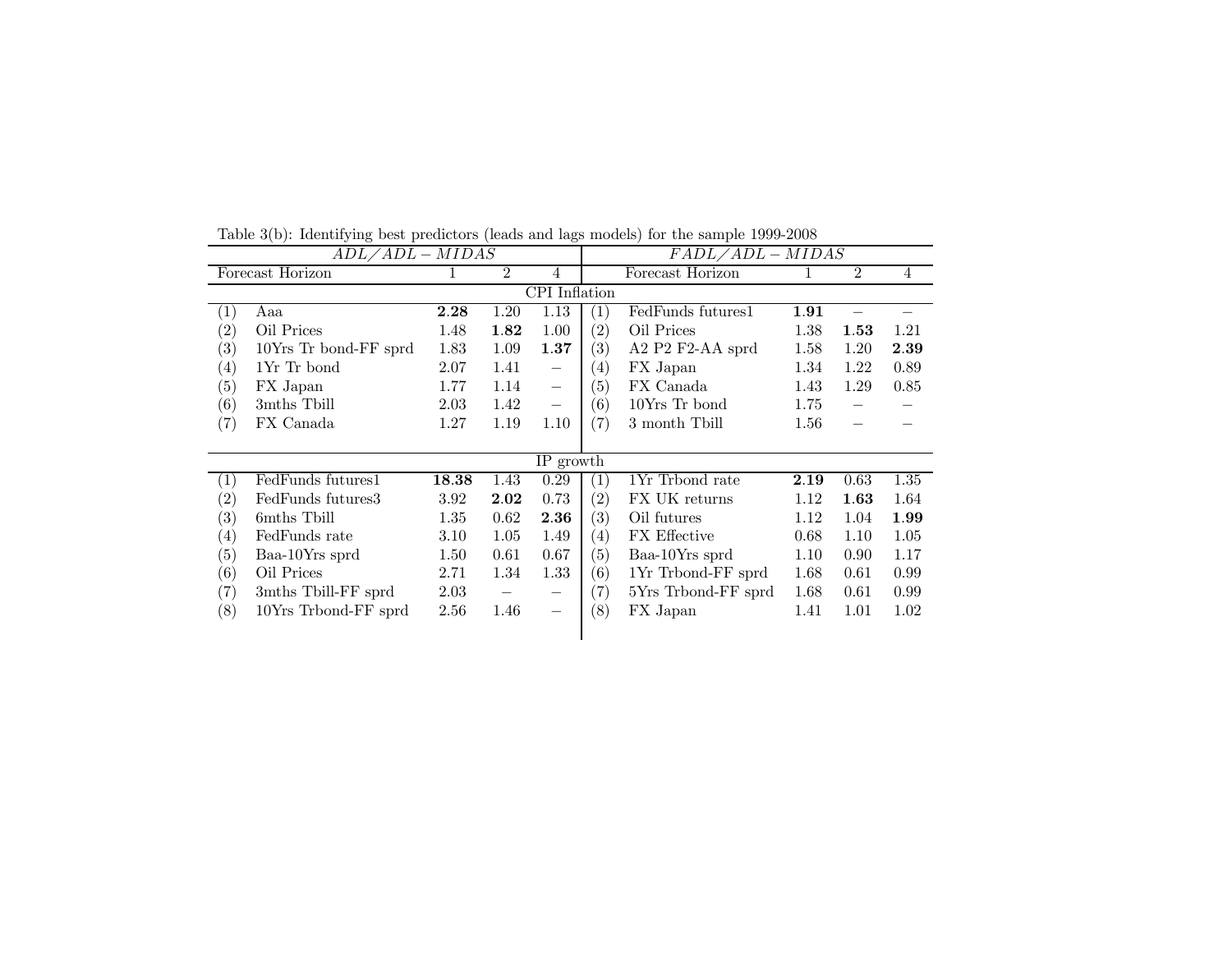## Appendix

Tables A2-A4 list the short name of each series, its mnemonic (the series label used in the source database), the transformation applied to the series, and a brief data description. All series are from the Global Insights Basic Economics Database, unless the source is listed (in parentheses) as TCB (The Conference Board's Indicators Database) or AC (author's calculation based on Global Insights or TCB data). The transformation codes in Tables A2-A4 are defined in the following table, along with the h-period ahead version of the variable used in the direct forecasting regressions. In this table,  $Y_t$  denotes the original (native) untransformed series.

#### Table A1:

| Code                        |                          | Transformation $h-quarter \ ahead$ variable                                                         |
|-----------------------------|--------------------------|-----------------------------------------------------------------------------------------------------|
| 1                           | $X_t = Y_t$              | $X_t^{(h)} = Y_{t+h}$                                                                               |
| $\mathcal{D}_{\mathcal{L}}$ | $X_t = \Delta Y_t$       | $X_t^{(h)} = Y_{t+h} - Y_t$                                                                         |
| 3                           | $X_t = \Delta^2 Y_t$     | $X_t^{(h)} = h^{-1} \sum_{i=1}^h \Delta Y_{t+h-i} - \Delta Y_t$                                     |
| 4                           | $X_t = \ln Y_t$          | $X_t^{(h)} = \ln Y_{t+h}$                                                                           |
| 5                           | $X_t = \Delta \ln Y_t$   | $X_t^{(h)} = \ln Y_{t+h} - \ln Y_t$                                                                 |
| 6                           | $X_t = \Delta^2 \ln Y_t$ | $X_t^{(h)} = h^{-1} \sum_{i=1}^h \Delta \ln Y_{t+h-j} - \Delta \ln Y_t$                             |
| 7                           |                          | $X_t = 400 \Delta \ln Y_t \quad \ln X_t^{(h)} = \frac{400}{h} \left( \ln Y_{t+h} - \ln Y_t \right)$ |
|                             |                          |                                                                                                     |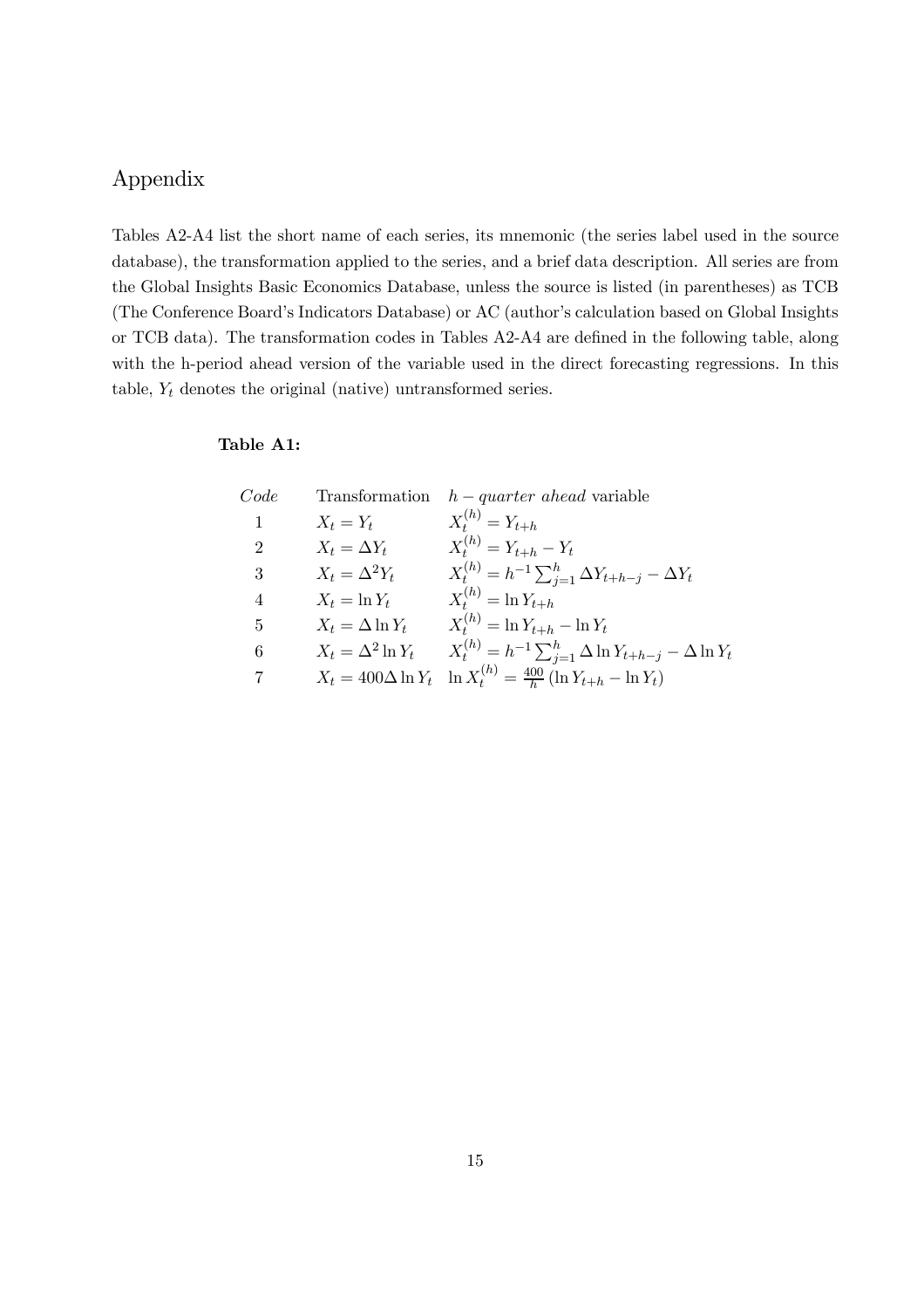#### **Table A1: Quarterly Data Appendix**

| Name - Mnemonic    | <b>Description</b>                                                              | <b>Start date End date</b> |        |                   |
|--------------------|---------------------------------------------------------------------------------|----------------------------|--------|-------------------|
| <b>RGDP</b>        | Real Gross Domestic Product (SAAR, Bil.Chn.2000\$)                              |                            |        |                   |
|                    | Description of Quarterly Series used in the Quarterly S&W Factors Model         |                            |        | <b>Trans. Coc</b> |
| Cons-Dur           | Real Personal Consumption Expenditures - Durable Goods, Quantity Index (2000=   | 1959-1                     | 2008-4 | 5                 |
| Cons-NonDur        | Real Personal Consumption Expenditures - Nondurable Goods, Quantity Index (200) | 1959-1                     | 2008-4 | 5                 |
| Cons-Serv          | Real Personal Consumption Expenditures - Services, Quantity Index (2000=100),   | 1959-1                     | 2008-4 | 5                 |
| NonResInv-Struct   | Real Gross Private Domestic Investment - Nonresidential - Structures, Quantity  | 1959-1                     | 2008-4 | 5                 |
| NonResInv-Bequip   | Real Gross Private Domestic Investment - Nonresidential - Equipment & Software  | 1959-1                     | 2008-4 | $\,$ 5 $\,$       |
| Res.Inv            | Real Gross Private Domestic Investment - Residential, Quantity Index (2000=100  | 1959-1                     | 2008-4 | $\mathbf 5$       |
| <b>Exports</b>     | Real Exports, Quantity Index (2000=100), SAAR                                   | 1959-1                     | 2008-4 | $\overline{5}$    |
| Imports            | Real Imports, Quantity Index (2000=100), SAAR                                   | 1959-1                     | 2008-4 | $\mathbf 5$       |
| Gov Fed            | Real Government Consumption Expenditures & Gross Investment - Federal, Quantit  | 1959-1                     | 2008-4 | 5                 |
| Gov State/Loc      | Real Government Consumption Expenditures & Gross Investment - State & Local, Q  | 1959-1                     | 2008-4 | 5                 |
| Labor Prod         | OUTPUT PER HOUR ALL PERSONS: BUSINESS SEC(1982=100,SA)                          | 1959-1                     | 2008-4 | $\overline{5}$    |
| Real Comp/Hour     | REAL COMPENSATION PER HOUR, EMPLOYEES: NONFARM BUSINESS (82=100, SA)            | 1959-1                     | 2008-4 | $\overline{5}$    |
| Emp. Hours         | HOURS OF ALL PERSONS: NONFARM BUSINESS SEC (1982=100,SA)                        | 1959-1                     | 2008-4 | $\mathbf 5$       |
| Unit Labor Cost    | UNIT LABOR COST: NONFARM BUSINESS SEC (1982=100,SA)                             | 1959-1                     | 2008-4 | 5                 |
| PCED-DUR-MOTORVEH  | Motor vehicles and parts Price Index                                            | 1959-1                     | 2008-4 | $\,6$             |
| PCED-DUR-HHEQUIP   | Furniture and household equipment Price Index                                   | 1959-1                     | 2008-4 | $\,6$             |
| PCED-DUR-OTH       | Other Price Index                                                               | 1959-1                     | 2008-4 | 6                 |
| PCED-NDUR-FOOD     | Food Price Index                                                                | 1959-1                     | 2008-4 | 6                 |
| PCED-NDUR-CLTH     | Clothing and shoes Price Index                                                  | 1959-1                     | 2008-4 | 6                 |
| PCED-NDUR-ENERGY   | Gasoline, fuel oil, and other energy goods Price Index                          | 1959-1                     | 2008-4 | 6                 |
| PCED-NDUR-OTH      | <b>Other Price Index</b>                                                        | 1959-1                     | 2008-4 | 6                 |
| PCED-SERV-HOUS     | <b>Housing Price Index</b>                                                      | 1959-1                     | 2008-4 | 6                 |
| PCED-SERV-H0-ELGAS | Electricity and gas Price Index                                                 | 1959-1                     | 2008-4 | 6                 |
| PCED-SERV-HO-OTH   | Other household operation Price Index                                           | 1959-1                     | 2008-4 | 6                 |
| PCED-SERV-TRAN     | <b>Transportation Price Index</b>                                               | 1959-1                     | 2008-4 | 6                 |
| PCED-SERV-MED      | Medical care Price Index                                                        | 1959-1                     | 2008-4 | 6                 |
| PCED-SERV-REC      | <b>Recreation Price Index</b>                                                   | 1959-1                     | 2008-4 | 6                 |
| PCED-SERV-OTH      | <b>Other Price Index</b>                                                        | 1959-1                     | 2008-4 | 6                 |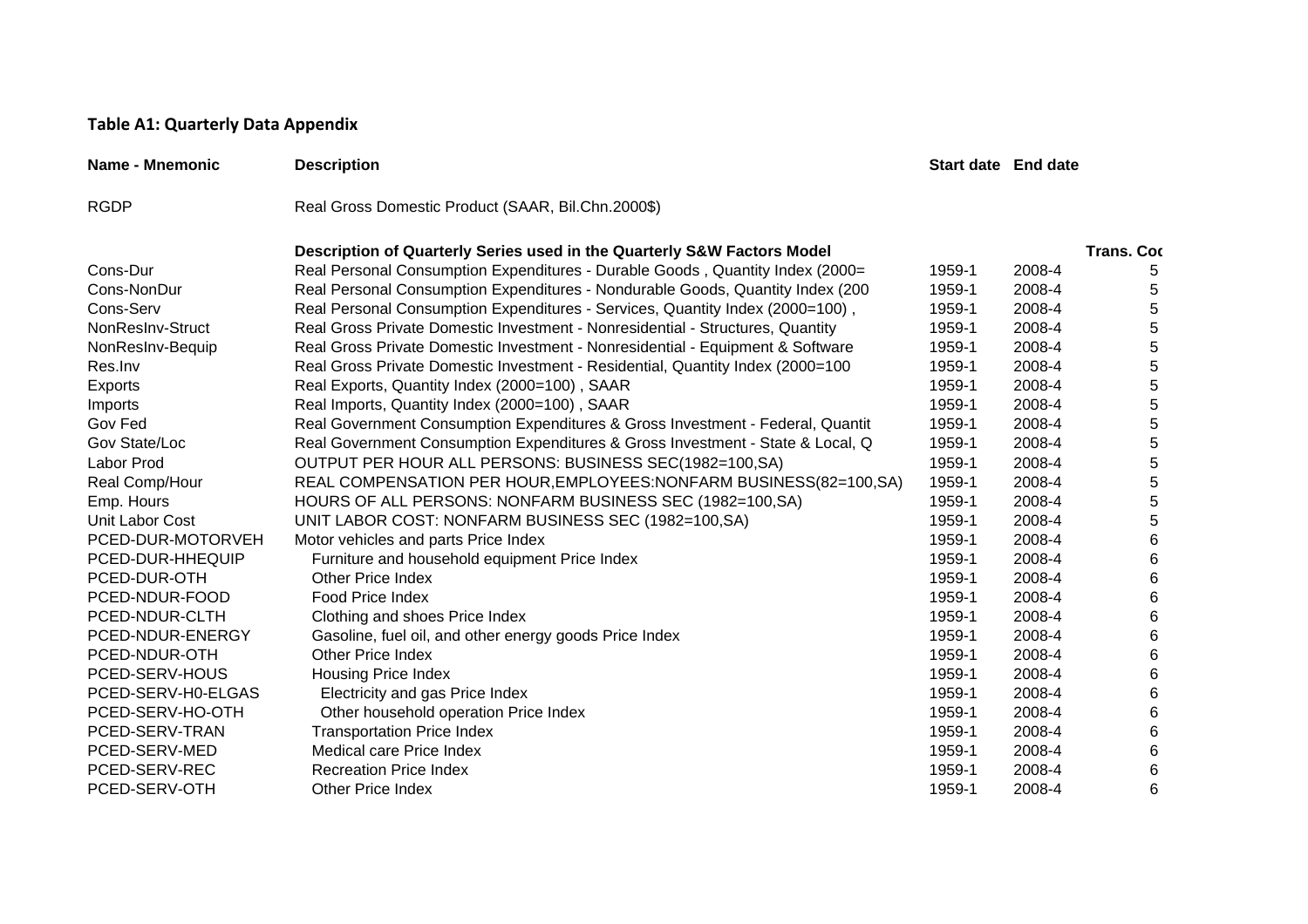| PFI-NRES-STR Price Index | <b>Structures</b>                  | 1959-1 | 2008-4 | 6 |
|--------------------------|------------------------------------|--------|--------|---|
| PFI-NRES-EQP             | Equipment and software Price Index | 1959-1 | 2008-4 | 6 |
| <b>PFI-RES</b>           | <b>Residential Price Index</b>     | 1959-1 | 2008-4 | 6 |
| <b>PEXP</b>              | <b>Exports Price Index</b>         | 1959-1 | 2008-4 | 6 |
| <b>PIMP</b>              | Imports Price Index                | 1959-1 | 2008-4 | 6 |
| PGOV-FED                 | <b>Federal Price Index</b>         | 1959-1 | 2008-4 | 6 |
| PGOV-SL                  | State and local Price Index        | 1959-1 | 2008-4 | 6 |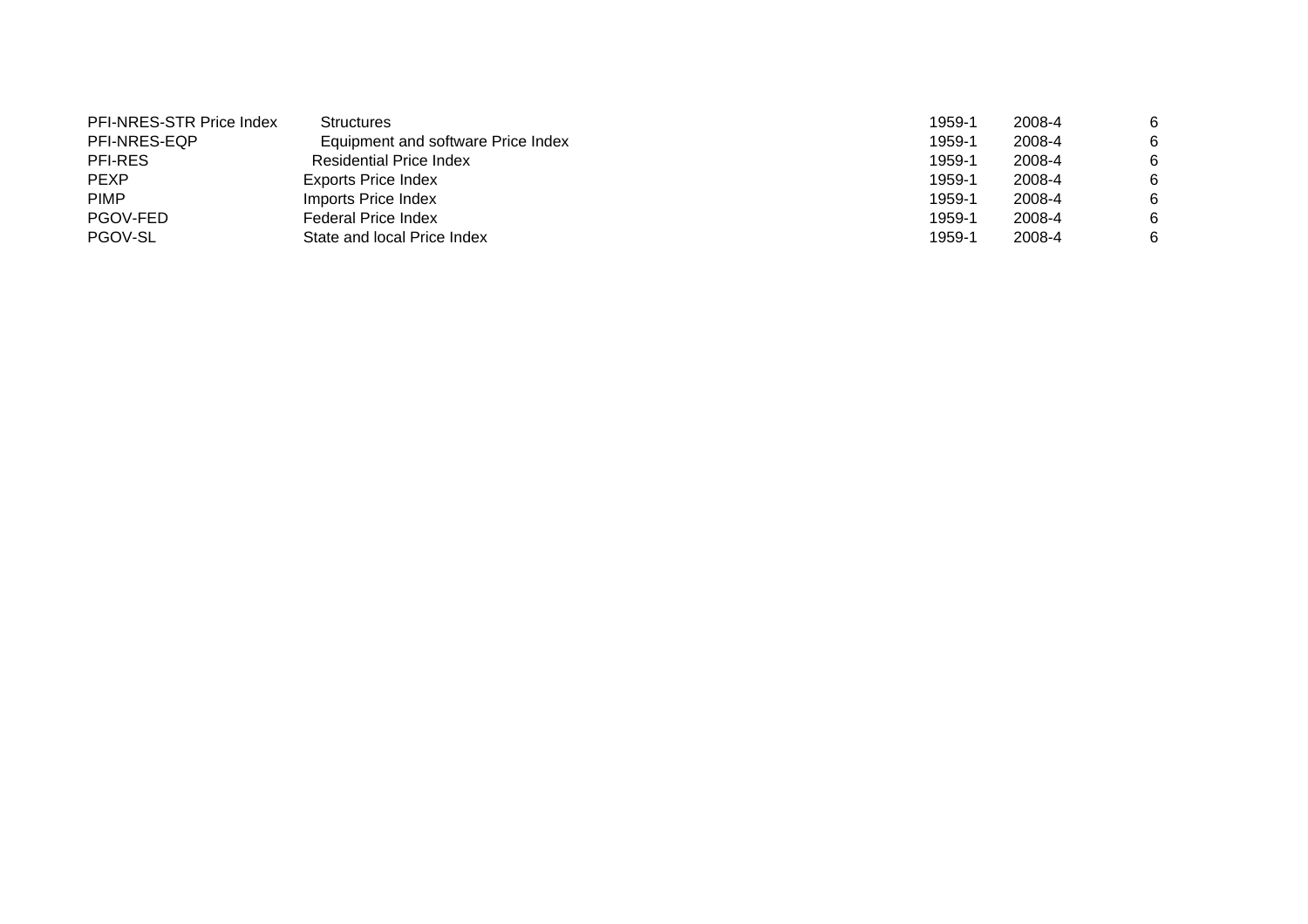#### **Table A2: Monthly Data Appendix**

| Name - Mnemonic      | <b>Description</b>                                                        | <b>Start da End date</b> |                  |
|----------------------|---------------------------------------------------------------------------|--------------------------|------------------|
| <b>CPI</b>           | CPI-U: All Items (SA, 1982-84=100)                                        | 1959-1 2008-12           |                  |
| IP                   | IP: Total Index (SA, 2002=100)                                            | 1959-1 2008-12           |                  |
| <b>EMP</b>           | Employees: Total Nonfarm (SA, Thous) Payroll                              | 1959-1 2008-12           |                  |
|                      | Description of Monthly Series used in the Quarterly S&W Factors Model     |                          | Trans.           |
| IP: cons dble        | INDUSTRIAL PRODUCTION INDEX - DURABLE CONSUMER GOODS                      | 1959-1 2008-12           | 5                |
| ilP:cons nondble     | INDUSTRIAL PRODUCTION INDEX - NONDURABLE CONSUMER GOODS                   | 1959-1 2008-12           | 5                |
| IP:bus eqpt          | INDUSTRIAL PRODUCTION INDEX - BUSINESS EQUIPMENT                          | 1959-1 2008-12           | 5                |
| IP: dble mats        | INDUSTRIAL PRODUCTION INDEX - DURABLE GOODS MATERIALS                     | 1959-1 2008-12           | 5                |
| IP:nondble mats      | INDUSTRIAL PRODUCTION INDEX - NONDURABLE GOODS MATERIALS                  | 1959-1 2008-12           | 5                |
| IP: mfg              | INDUSTRIAL PRODUCTION INDEX - MANUFACTURING (SIC)                         | 1959-1 2008-12           | 5                |
| IP: fuels            | INDUSTRIAL PRODUCTION INDEX - FUELS                                       | 1959-1 2008-12           | 5                |
| NAPM prodn           | NAPM PRODUCTION INDEX (PERCENT)                                           | 1959-1 2008-12           | 1                |
| <b>Capacity Util</b> | CAPACITY UTILIZATION - MANUFACTURING (SIC)                                | 1959-1 2008-12           | $\mathbf{1}$     |
| Real AHE: const      | REAL AVG HRLY EARNINGS, PROD WRKRS, NONFARM - CONSTRUCTION (CES277/PI071) | 1959-1 2008-12           | 5                |
| Real AHE: mfg        | REAL AVG HRLY EARNINGS, PROD WRKRS, NONFARM - MFG (CES278/PI071)          | 1959-1 2008-12           | 5                |
| Emp: mining          | EMPLOYEES, NONFARM - MINING                                               | 1959-1 2008-12           | 5                |
| Emp: const           | EMPLOYEES, NONFARM - CONSTRUCTION                                         | 1959-1 2008-12           | 5                |
| Emp: dble gds        | EMPLOYEES, NONFARM - DURABLE GOODS                                        | 1959-1 2008-12           | 5                |
| Emp: nondbles        | EMPLOYEES, NONFARM - NONDURABLE GOODS                                     | 1959-1 2008-12           | 5                |
| Emp: services        | EMPLOYEES, NONFARM - SERVICE-PROVIDING                                    | 1959-1 2008-12           | 5                |
| Emp: TTU             | EMPLOYEES, NONFARM - TRADE, TRANSPORT, UTILITIES                          | 1959-1 2008-12           | 5                |
| Emp: wholesale       | EMPLOYEES, NONFARM - WHOLESALE TRADE                                      | 1959-1 2008-12           | 5                |
| Emp: retail          | EMPLOYEES, NONFARM - RETAIL TRADE                                         | 1959-1 2008-12           | 5                |
| Emp: FIRE            | EMPLOYEES, NONFARM - FINANCIAL ACTIVITIES                                 | 1959-1 2008-12           | 5                |
| Emp: Govt            | EMPLOYEES, NONFARM - GOVERNMENT                                           | 1959-1 2008-12           | 5                |
| Help wanted indx     | INDEX OF HELP-WANTED ADVERTISING IN NEWSPAPERS (1967=100;SA)              | 1959-1 2008-12           | $\boldsymbol{2}$ |
| Help wanted/emp      | EMPLOYMENT: RATIO; HELP-WANTED ADS:NO. UNEMPLOYED CLF                     | 1959-1 2008-12           | $\boldsymbol{2}$ |
| Emp CPS nonag        | CIVILIAN LABOR FORCE: EMPLOYED, NONAGRIC.INDUSTRIES (THOUS., SA)          | 1959-1 2008-12           | 5                |
| $U:$ all             | UNEMPLOYMENT RATE: ALL WORKERS, 16 YEARS & OVER (%, SA)                   | 1959-1 2008-12           | $\overline{c}$   |
| U: mean duration     | UNEMPLOY.BY DURATION: AVERAGE(MEAN)DURATION IN WEEKS (SA)                 | 1959-1 2008-12           | $\boldsymbol{2}$ |
| $U < 5$ wks          | UNEMPLOY.BY DURATION: PERSONS UNEMPL.LESS THAN 5 WKS (THOUS., SA)         | 1959-1 2008-12           | 5                |
| U 5-14 wks           | UNEMPLOY.BY DURATION: PERSONS UNEMPL.5 TO 14 WKS (THOUS., SA)             | 1959-1 2008-12           | 5                |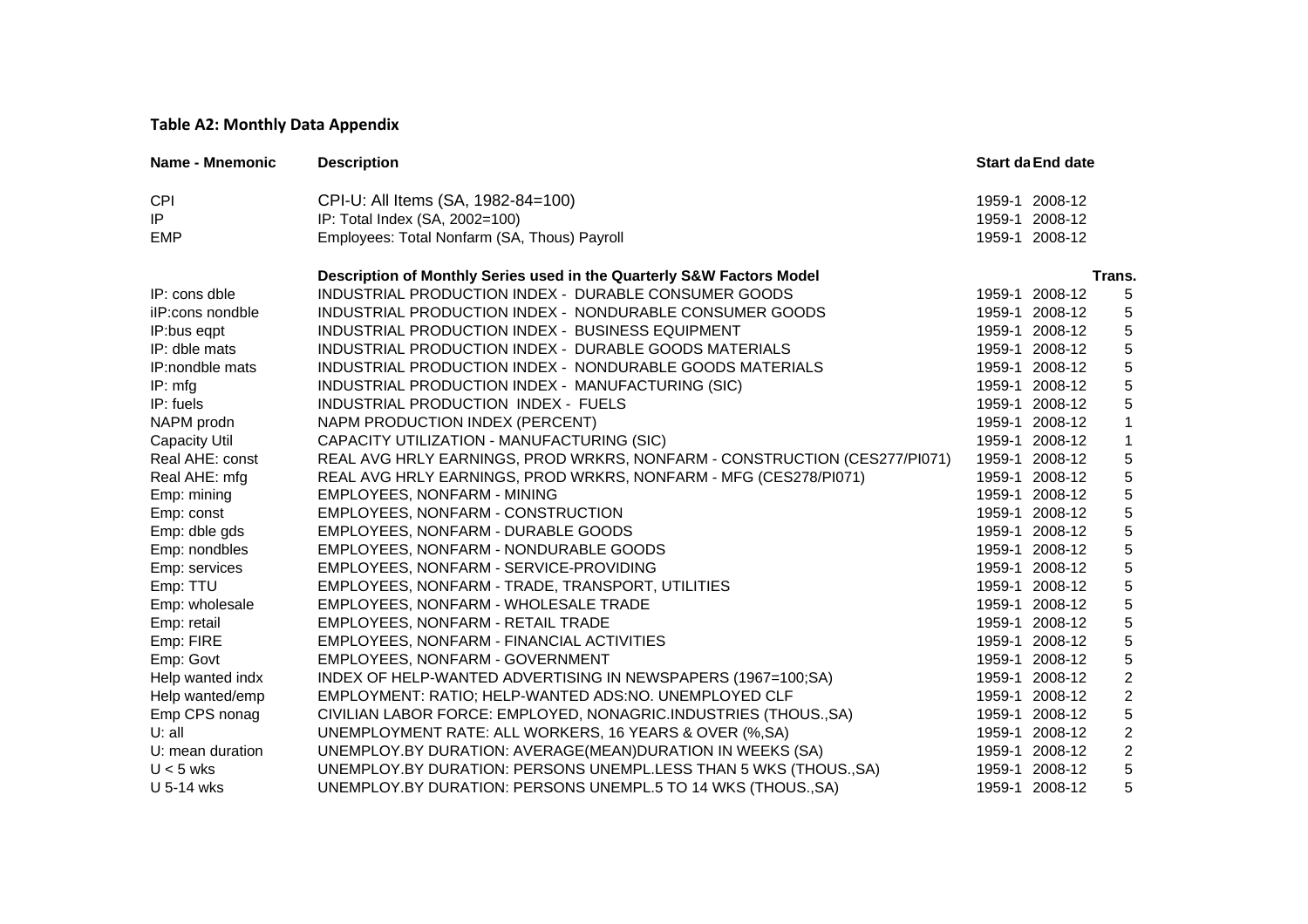| $U$ 15+ wks            | UNEMPLOY.BY DURATION: PERSONS UNEMPL.15 WKS + (THOUS., SA)                                    | 1959-1 2008-12 | 5                       |
|------------------------|-----------------------------------------------------------------------------------------------|----------------|-------------------------|
| U 15-26 wks            | UNEMPLOY.BY DURATION: PERSONS UNEMPL.15 TO 26 WKS (THOUS., SA)                                | 1959-1 2008-12 | 5                       |
| $U$ 27+ wks            | UNEMPLOY.BY DURATION: PERSONS UNEMPL.27 WKS + (THOUS, SA)                                     | 1959-1 2008-12 | 5                       |
| Avg hrs                | AVG WKLY HOURS, PROD WRKRS, NONFARM - GOODS-PRODUCING                                         | 1959-1 2008-12 | $\mathbf{1}$            |
| Overtime: mfg          | AVG WKLY OVERTIME HOURS, PROD WRKRS, NONFARM - MFG                                            | 1959-1 2008-12 | $\boldsymbol{2}$        |
| <b>HStarts: NE</b>     | HOUSING STARTS: NORTHEAST (THOUS.U.)S.A.                                                      | 1959-1 2008-12 | $\overline{\mathbf{4}}$ |
| <b>HStarts: MW</b>     | HOUSING STARTS:MIDWEST(THOUS.U.)S.A.                                                          | 1959-1 2008-12 | 4                       |
| <b>HStarts: South</b>  | HOUSING STARTS:SOUTH (THOUS.U.)S.A.                                                           | 1959-1 2008-12 | 4                       |
| <b>HStarts: West</b>   | HOUSING STARTS:WEST (THOUS.U.)S.A.                                                            | 1959-1 2008-12 | 4                       |
| FedFunds               | INTEREST RATE: FEDERAL FUNDS (EFFECTIVE) (% PER ANNUM, NSA)                                   | 1959-1 2008-12 | $\boldsymbol{2}$        |
| 3 mo T-bill            | INTEREST RATE: U.S.TREASURY BILLS, SEC MKT, 3-MO. (% PER ANN, NSA)                            | 1959-1 2008-12 | $\boldsymbol{2}$        |
| 1 yr T-bond            | INTEREST RATE: U.S.TREASURY CONST MATURITIES,1-YR. (% PER ANN, NSA)                           | 1959-1 2008-12 | $\boldsymbol{2}$        |
| 10 yr T-bond           | INTEREST RATE: U.S.TREASURY CONST MATURITIES, 10-YR. (% PER ANN, NSA)                         | 1959-1 2008-12 | $\boldsymbol{2}$        |
| fygm6-fygm3            | fygm6-fygm3                                                                                   | 1959-1 2008-12 | 1                       |
| fygt1-fygm3            | fygt1-fygm3                                                                                   | 1959-1 2008-12 | 1                       |
| fygt10-fygm3           | fygt10-fygm3                                                                                  | 1959-1 2008-12 | 1                       |
| FYAAAC-Fygt10          | FYAAAC-Fygt10                                                                                 | 1959-1 2008-12 | 1                       |
| FYBAAC-Fygt10          | FYBAAC-Fygt10                                                                                 | 1959-1 2008-12 | 1                       |
| M <sub>1</sub>         | MONEY STOCK: M1(CURR, TRAV.CKS, DEM DEP, OTHER CK'ABLE DEP)(BIL\$, SA)                        | 1959-1 2008-12 | 6                       |
| <b>MZM</b>             | MZM (SA) FRB St. Louis                                                                        | 1959-1 2008-12 | 6                       |
| M <sub>2</sub>         | MONEY STOCK:M2(M1+O'NITE RPS,EURO\$,G/P&B/D MMMFS&SAV&SM TIME DEP(BIL\$,                      | 1959-1 2008-12 | 6                       |
| MB                     | MONETARY BASE, ADJ FOR RESERVE REQUIREMENT CHANGES(MIL\$,SA)                                  | 1959-1 2008-12 | 6                       |
| Reserves tot           | DEPOSITORY INST RESERVES: TOTAL, ADJ FOR RESERVE REQ CHGS (MIL\$, SA)                         | 1959-1 2008-12 | 6                       |
| Reserves nonbor        | DEPOSITORY INST RESERVES:NONBORROWED, ADJ RES REQ CHGS(MIL\$, SA)                             | 1959-1 2008-12 | 6                       |
| <b>BUSLOANS</b>        | Commercial and Industrial Loans at All Commercial Banks (FRED) Billions \$ (SA)               | 1959-1 2008-12 | 6                       |
| Cons credit            | CONSUMER CREDIT OUTSTANDING - NONREVOLVING(G19)                                               | 1959-1 2008-12 | 6                       |
| Com: spot price (real) | Real SPOT MARKET PRICE INDEX:BLS & CRB: ALL COMMODITIES(1967=100) (PSCCOM/PCEP 1959-1 2008-12 |                | 5                       |
| OilPrice (Real)        | PPI Crude (Relative to Core PCE) (pw561/PCEPiLFE)                                             | 1959-1 2008-12 | 5                       |
| NAPM com price         | NAPM COMMODITY PRICES INDEX (PERCENT)                                                         | 1959-1 2008-12 | 1                       |
| Ex rate: avg           | UNITED STATES; EFFECTIVE EXCHANGE RATE(MERM)(INDEX NO.)                                       | 1959-1 2008-12 | 5                       |
| Ex rate: Switz         | FOREIGN EXCHANGE RATE: SWITZERLAND (SWISS FRANC PER U.S.\$)                                   | 1959-1 2008-12 | 5                       |
| Ex rate: Japan         | FOREIGN EXCHANGE RATE: JAPAN (YEN PER U.S.\$)                                                 | 1959-1 2008-12 | 5                       |
| Ex rate: UK            | FOREIGN EXCHANGE RATE: UNITED KINGDOM (CENTS PER POUND)                                       | 1959-1 2008-12 | 5                       |
| EX rate: Canada        | FOREIGN EXCHANGE RATE: CANADA (CANADIAN \$ PER U.S.\$)                                        | 1959-1 2008-12 | 5                       |
| S&P 500                | S&P'S COMMON STOCK PRICE INDEX: COMPOSITE (1941-43=10)                                        | 1959-1 2008-12 | 5                       |
| S&P: indust            | S&P'S COMMON STOCK PRICE INDEX: INDUSTRIALS (1941-43=10)                                      | 1959-1 2008-12 | 5                       |
| S&P div yield          | S&P'S COMPOSITE COMMON STOCK: DIVIDEND YIELD (% PER ANNUM)                                    | 1959-1 2008-12 | $\overline{c}$          |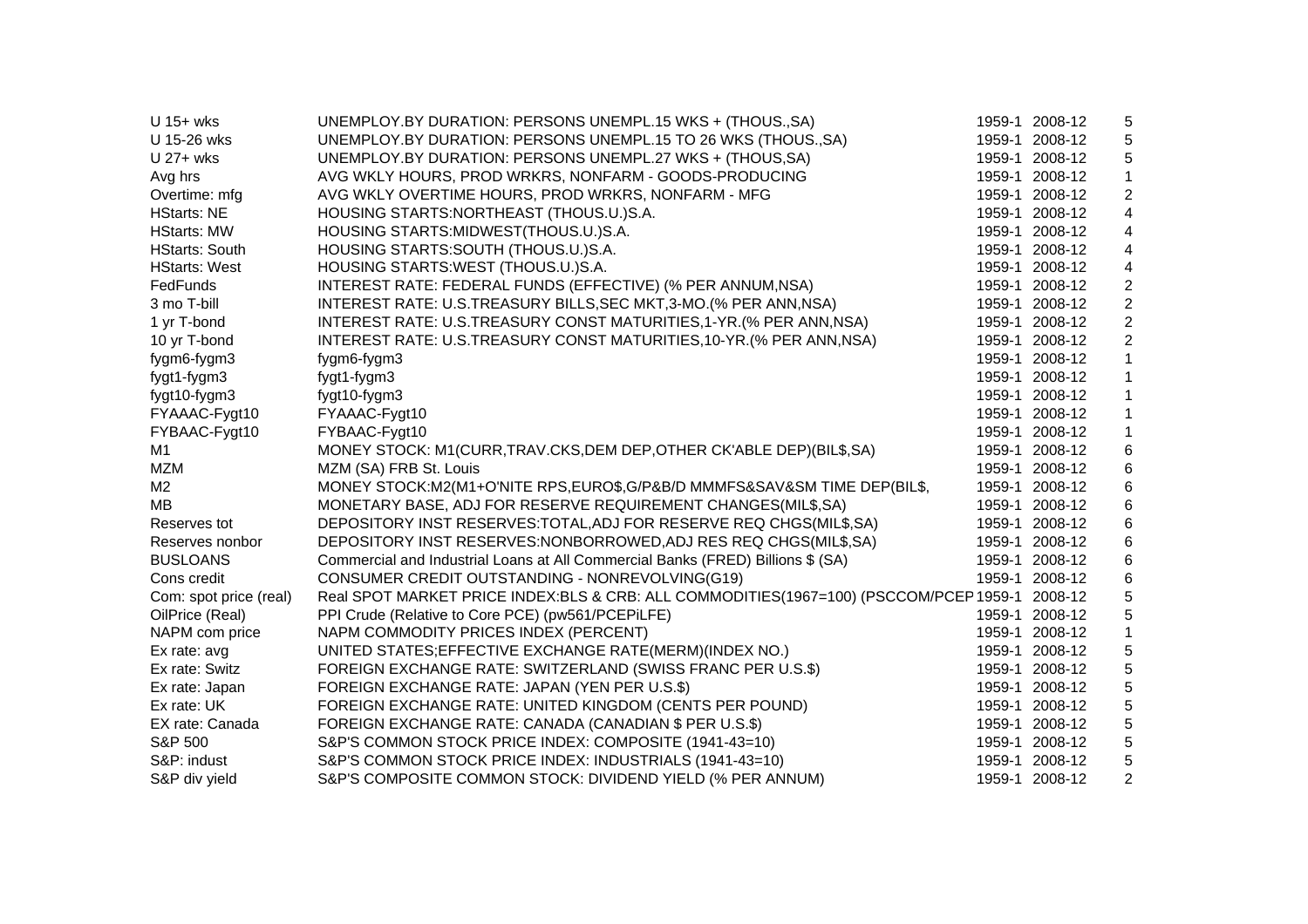| S&P PE ratio        | S&P'S COMPOSITE COMMON STOCK: PRICE-EARNINGS RATIO (%, NSA)       | 1959-1 2008-12 | -2           |
|---------------------|-------------------------------------------------------------------|----------------|--------------|
| <b>DJIA</b>         | COMMON STOCK PRICES: DOW JONES INDUSTRIAL AVERAGE                 | 1959-1 2008-12 | -5           |
| Consumer expect     | U. OF MICH. INDEX OF CONSUMER EXPECTATIONS(BCD-83)                | 1959-1 2008-12 | -2           |
| <b>PMI</b>          | PURCHASING MANAGERS' INDEX (SA)                                   | 1959-1 2008-12 | $\mathbf{1}$ |
| NAPM new ordrs      | NAPM NEW ORDERS INDEX (PERCENT)                                   | 1959-1 2008-12 | $\mathbf{1}$ |
| NAPM vendor del     | NAPM VENDOR DELIVERIES INDEX (PERCENT)                            | 1959-1 2008-12 | $\mathbf{1}$ |
| NAPM Invent         | NAPM INVENTORIES INDEX (PERCENT)                                  | 1959-1 2008-12 | $\mathbf 1$  |
| Orders (ConsGoods)  | NEW ORDERS (NET) - CONSUMER GOODS & MATERIALS, 1996 DOLLARS (BCI) | 1959-1 2008-12 | -5           |
| Orders (NDCapGoods) | NEW ORDERS, NONDEFENSE CAPITAL GOODS, IN 1996 DOLLARS (BCI)       | 1959-1 2008-12 | -5           |
|                     |                                                                   |                |              |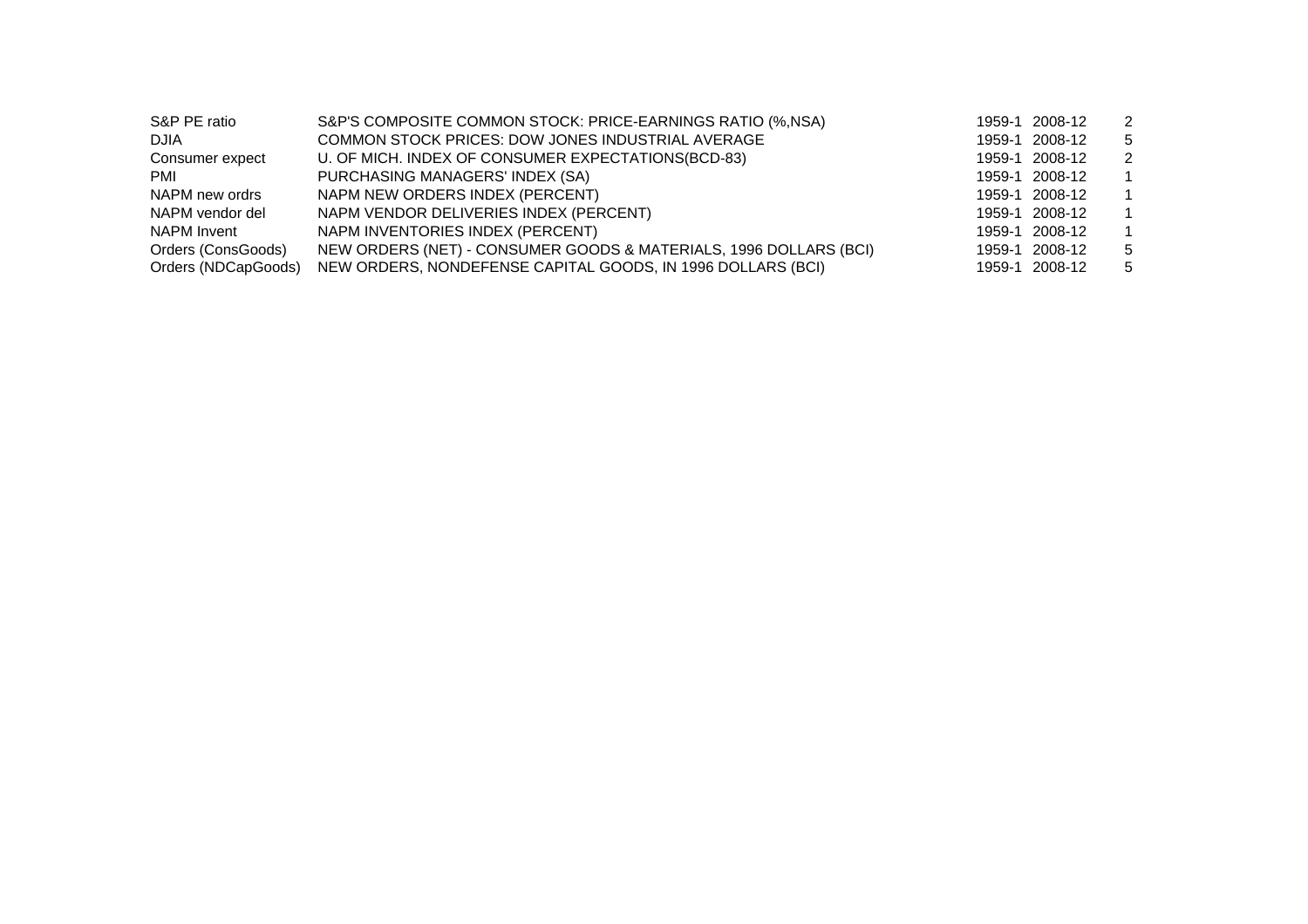#### **Table A3: Daily Data Appendix: Panel A**

| <b>Name - Mnemonic</b>   | <b>Description</b>                                                                        | <b>Source</b> | <b>Start date</b> End date |                     |
|--------------------------|-------------------------------------------------------------------------------------------|---------------|----------------------------|---------------------|
| FF                       | Interest rate: Federal Funds (effective) (% per annum)                                    | <b>FRB</b>    |                            | 02-Jan-86 30-Sep-08 |
| 3mths Tbill rate         | Interest rate: US treasury bills. Sec mkt, 3-mo (% per annum)                             | <b>FRB</b>    |                            | 02-Jan-86 30-Sep-08 |
| 1Yr Treasure bond rate   | Interest rate: US Treasury Const Maturities, 1-yr (% per annum)                           | <b>FRB</b>    |                            | 02-Jan-86 30-Sep-08 |
|                          | 10Yrs Treasure bond rate Interest rate: US Treasury Const Maturities, 10-yrs (%per annum) | <b>FRB</b>    |                            | 02-Jan-86 30-Sep-08 |
| 6mths - FF Spread        | 6month yield - federal funds rate                                                         | <b>FRB</b>    |                            | 02-Jan-86 30-Sep-08 |
| 1Yr - FF Spread          | 1year yield - federal funds rate                                                          | <b>FRB</b>    |                            | 02-Jan-86 30-Sep-08 |
| 10Yrs - FF Spread        | 10year yield - federal funds rate                                                         | <b>FRB</b>    |                            | 02-Jan-86 30-Sep-08 |
| Aaa-10Year Spread        | Aaa-10 Year bond yield                                                                    | <b>FRB</b>    |                            | 02-Jan-86 30-Sep-08 |
| Baa-10Year Spread        | Baa-10 Year bond yield                                                                    | <b>FRB</b>    |                            | 02-Jan-86 30-Sep-08 |
| FX Effective major index | US Effective Exchange rate (Index No), Major                                              | <b>GFD</b>    |                            | 02-Jan-86 30-Sep-08 |
| <b>FX Swiss</b>          | Foreign exchange rate: SWITZERLAND (SWISS FRANC PER U.S.\$)                               | <b>GFD</b>    |                            | 02-Jan-86 30-Sep-08 |
| FX Japan                 | Foreign exchange rate: JAPAN (YEN PER U.S.\$)                                             | <b>GFD</b>    |                            | 02-Jan-86 30-Sep-08 |
| FX UK                    | Foreign exchange rate: UNITED KINGDOM (CENTS PER POUND)                                   | <b>GFD</b>    |                            | 02-Jan-86 30-Sep-08 |
| <b>FX Canada</b>         | Foreign exchange rate: CANADA (CANADIAN \$ PER U.S.\$)                                    | <b>GFD</b>    |                            | 02-Jan-86 30-Sep-08 |
| <b>DJIA</b>              | Dow Jones Industrial Average Price Index                                                  | <b>GFD</b>    |                            | 02-Jan-86 30-Sep-08 |
| Crude Oil Prices         | Crude Oil-WTI Spot Cushing U\$/BBL                                                        | <b>GFD</b>    |                            | 02-Jan-86 30-Sep-08 |
| SP500                    | Standard & Poors 500 Price Index                                                          | Datastream    |                            | 02-Jan-86 30-Sep-08 |
| SPIndustrial             | Standard & Poors Industrials Price Index                                                  | Datastream    |                            | 02-Jan-86 30-Sep-08 |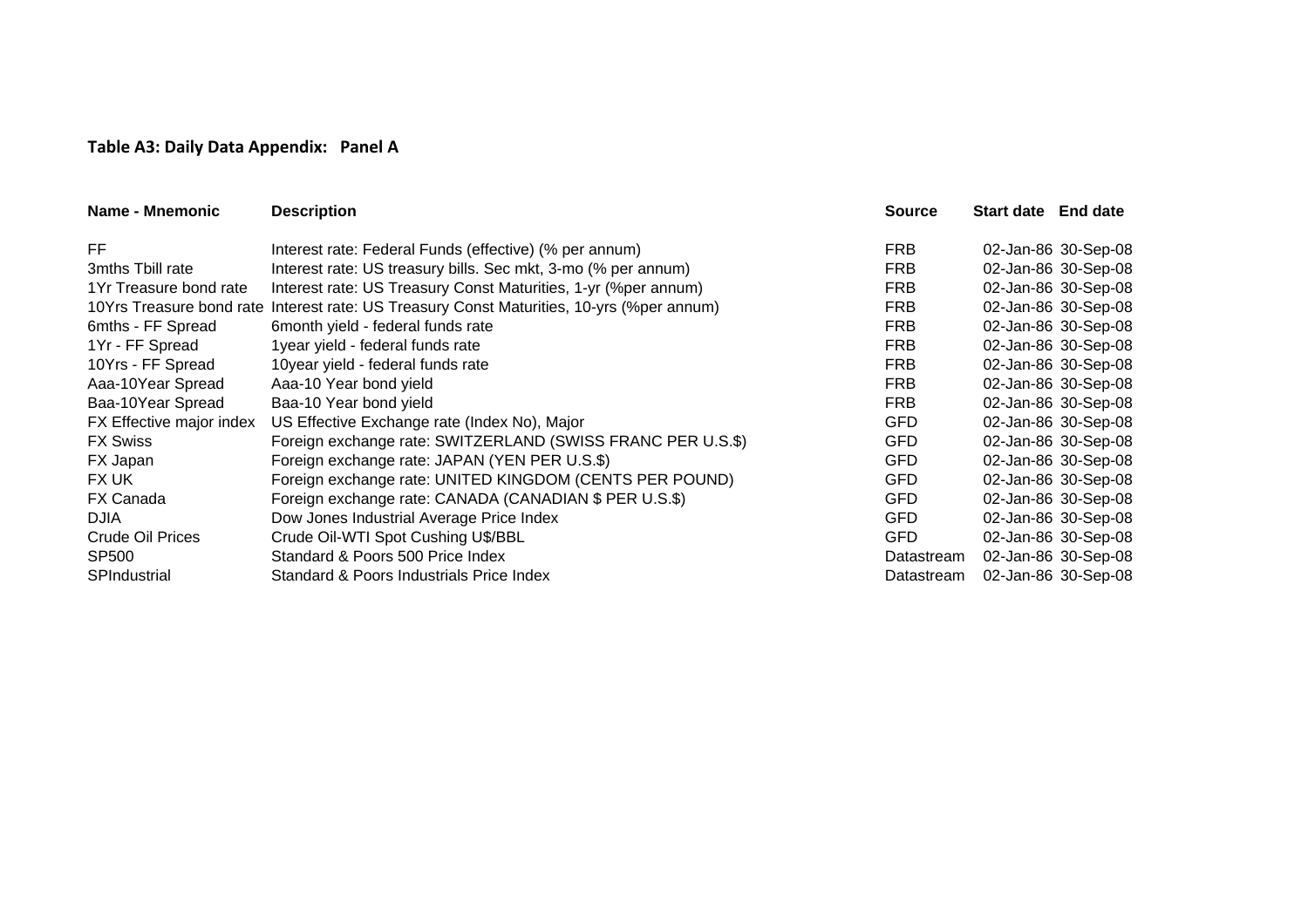## **Table A3 coninued: Daily Data Appendix: Panel B**

| bkeveny05                | Rates of Inflation compensation (or breakeven inflation rates) zero-coupon 5 years             | FRB*        | 04-Jan-99 31-Dec-08 |
|--------------------------|------------------------------------------------------------------------------------------------|-------------|---------------------|
| bkeveny10                | Rates of Inflation compensation (or breakeven inflation rates) zero-coupon 10 years            | FRB*        | 04-Jan-99 31-Dec-08 |
| bkeven1f4                | Rates of Inflation compensation (or breakeven inflation rates): One year forward 4 years       | FRB*        | 04-Jan-99 31-Dec-08 |
| bkeven1f9                | Rates of Inflation compensation (or breakeven inflation rates): One year forward 10 years FRB* |             | 04-Jan-99 31-Dec-08 |
| bkeven5f5                | Rates of Inflation compensation (or breakeven inflation rates): Five-to-ten year forward       | FRB*        | 04-Jan-99 31-Dec-08 |
| Aaa bond rate            | Moody's Aaa corporate bond yield                                                               | <b>FRB</b>  | 04-Jan-99 31-Dec-08 |
| Baa bond rate            | Moody's Baa corporate bond yield                                                               | <b>FRB</b>  | 02-Jan-99 31-Dec-08 |
| 6mths Tbill rate         | Interest rate: US treasury bills. Sec mkt, 6-mo (% per annum)                                  | <b>FRB</b>  | 02-Jan-99 31-Dec-08 |
| 5Yrs Treasure bond rate  | Interest rate: US Treasury Const Maturities, 5-yrs (%per annum)                                | <b>FRB</b>  | 04-Jan-99 31-Dec-08 |
| 3mths - FF Spread        | 3month yield - federal funds rate                                                              | <b>FRB</b>  | 04-Jan-99 30-Sep-08 |
| 5Yrs - FF Spread         | 5year yield - federal funds rate                                                               | <b>FRB</b>  | 04-Jan-99 30-Sep-08 |
| A2/P2/F2 - AA            | 1-Month A2/P2/F2 -AA Nonfinancial Commercial Paper Spread (% per annum)                        | <b>FRB</b>  | 04-Jan-99 31-Dec-08 |
| <b>COMEX Gold Prices</b> | <b>COMEX Gold Prices</b>                                                                       | <b>GFD</b>  | 04-Jan-99 31-Dec-08 |
| Effective US FX -broad   | US Effective Exchange rate (Index No), Broad                                                   | <b>GFD</b>  | 02-Jan-99 31-Dec-08 |
| <b>FX Euro returns</b>   | Foreign Exchange Rate: EURO \$ PER U.S.\$                                                      | <b>GFD</b>  | 02-Jan-99 31-Dec-08 |
| Oil Futures              | Crude oil futures                                                                              | <b>GFD</b>  | 04-Jan-99 31-Dec-08 |
| Oil Brent                | Crude Oil-Brent Cur. Month FOB U\$/BBL                                                         | <b>GFD</b>  | 02-Jan-99 31-Dec-08 |
| Lehman Bond Index        | Lehman Bond Index                                                                              | <b>GFD</b>  | 04-Jan-99 31-Dec-08 |
| <b>Gold Prices</b>       | <b>Gold Prices</b>                                                                             | <b>GFD</b>  | 04-Jan-99 30-Sep-08 |
| VIX.                     | Volatility of the S&P500 options new methodology                                               | <b>CBOE</b> | 04-Jan-99 31-Dec-08 |
| FFutures1                | 30-Day Fed Funds Futures: 1-Month Settlement (100-daily avg)                                   | <b>CBOT</b> | 04-Jan-99 31-Dec-08 |
| FFutures3                | 30-Day Fed Funds Futures: 3-Month Rolling Contract Settlement (100-daily avg)                  | <b>CBOT</b> | 04-Jan-99 31-Dec-08 |
| <b>SPFutures</b>         | S&P 500 Futures Price: 1st Expiring Contract Settlement (Index)                                | <b>CME</b>  | 04-Jan-99 31-Dec-08 |

Notes:

FRB\* These data are constructed by Gurkayynak, Sack and Wright (2008), "The TIPS yield curve and inflation compensation", Federal Reserve Board WP